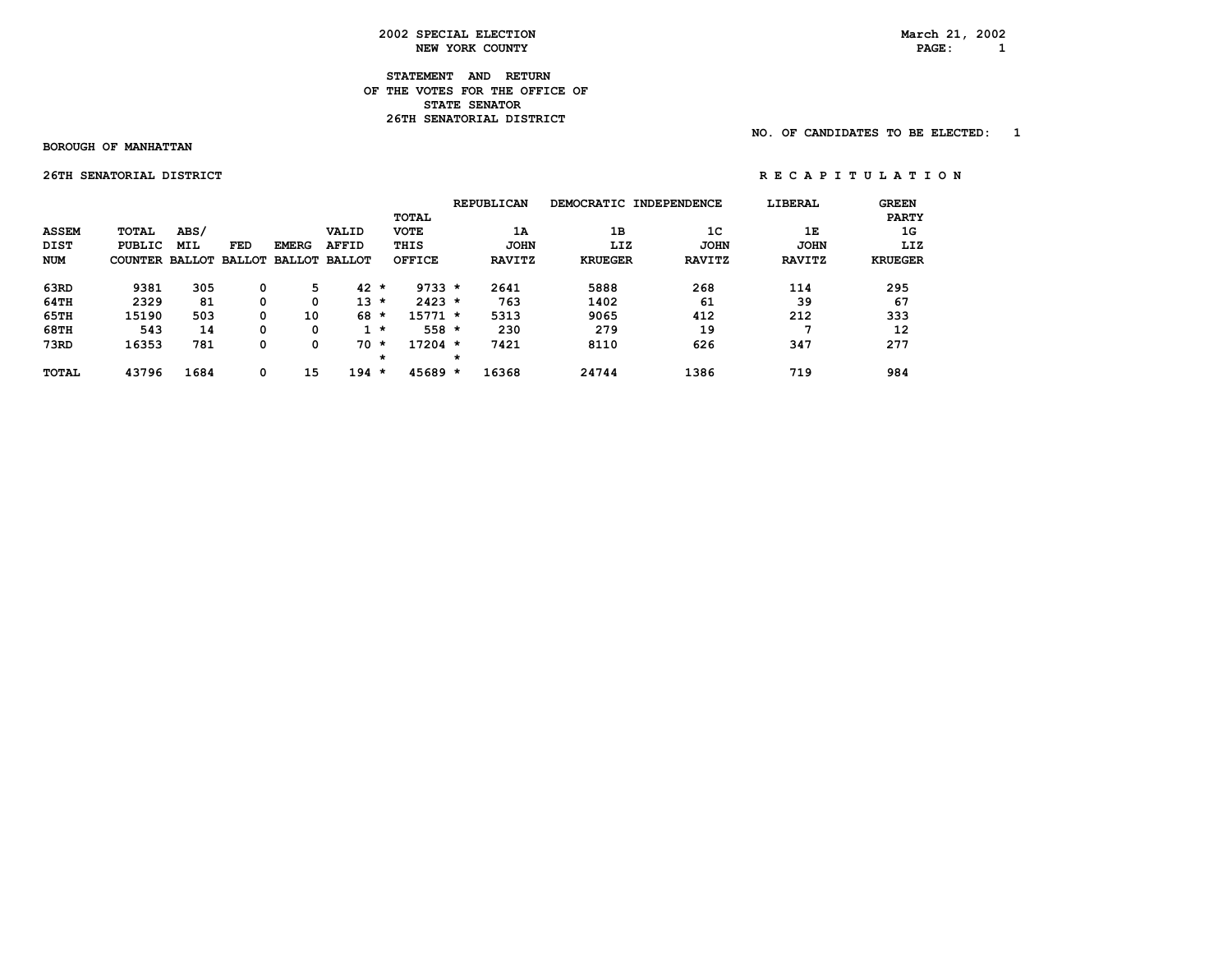PAGE: 1A

### **2002 SPECIAL ELECTION March 21, 2002 NEW YORK COUNTY**

### **STATEMENT AND RETURN OF THE VOTES FOR THE OFFICE OF STATE SENATOR** STATE SENATOR **26TH SENATORIAL DISTRICT**

| 26TH SENATORIAL DISTRICT |                 |                    |             |             |
|--------------------------|-----------------|--------------------|-------------|-------------|
|                          | <b>WORKING</b>  | <b>LIBERTARIAN</b> |             |             |
|                          | <b>FAMILIES</b> |                    |             |             |
| <b>ASSEM</b>             | 1н              | 11                 |             | <b>UNRE</b> |
| <b>DIST</b>              | LIZ             | <b>JAK</b>         | <b>SCAT</b> | CORD        |
| <b>NUM</b>               | <b>KRUEGER</b>  | <b>KARAKO</b>      | <b>VOTE</b> | <b>VOTE</b> |
| 63RD                     | 364             | 28                 | 0           | 135         |
| 64TH                     | 58              | 8                  | 0           | 25          |
| 65TH                     | 258             | 52                 | 0           | 126         |
| 68TH                     | 6               | 0                  | 0           | 5           |
| 73RD                     | 251             | 25                 | 0           | 147         |
| TOTAL                    | 937             | 113                | 0           | 438         |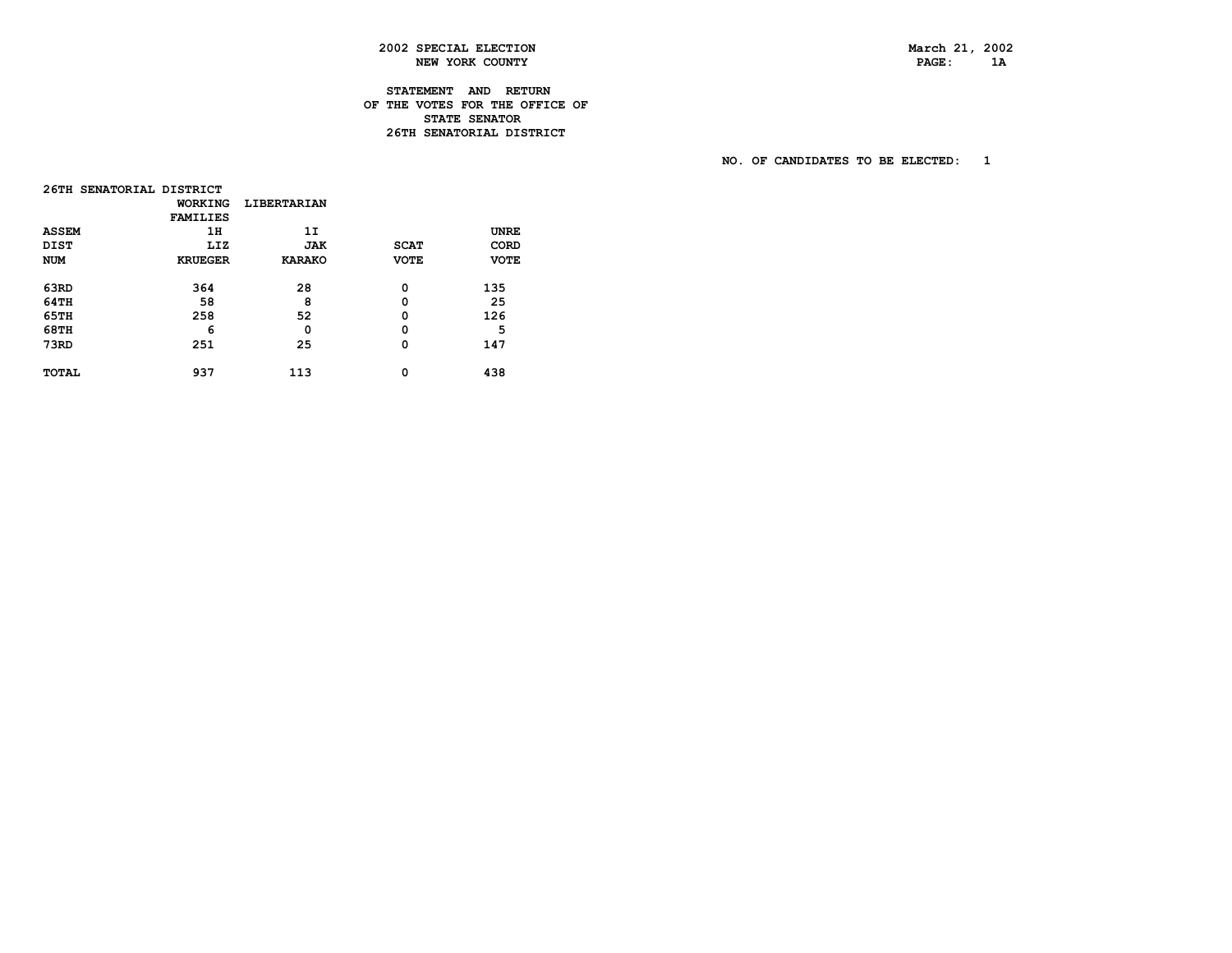#### **STATEMENT AND RETURN OF THE VOTES FOR THE OFFICE OF STATE SENATOR 26TH SENATORIAL DISTRICT**

**26TH SENATORIAL DISTRICT 63RD ASSEMBLY DISTRICT** 

|             |                                     |                |             |              |                |         | <b>TOTAL</b> | REPUBLICAN    |                | DEMOCRATIC INDEPENDENCE | LIBERAL       | <b>GREEN</b><br><b>PARTY</b> |
|-------------|-------------------------------------|----------------|-------------|--------------|----------------|---------|--------------|---------------|----------------|-------------------------|---------------|------------------------------|
| <b>ELEC</b> | TOTAL                               | ABS/           |             |              | VALID          |         | <b>VOTE</b>  | 1A            | 1B             | 1 <sup>C</sup>          | 1E            | 1G                           |
| <b>DIST</b> | PUBLIC                              | <b>MIL</b>     | <b>FED</b>  | <b>EMERG</b> | <b>AFFID</b>   |         | THIS         | <b>JOHN</b>   | LIZ            | <b>JOHN</b>             | <b>JOHN</b>   | LIZ                          |
| <b>NUM</b>  | COUNTER BALLOT BALLOT BALLOT BALLOT |                |             |              |                |         | OFFICE       | <b>RAVITZ</b> | <b>KRUEGER</b> | <b>RAVITZ</b>           | <b>RAVITZ</b> | <b>KRUEGER</b>               |
| 29TH        | 238                                 | 4              | 0           | 0            | $4 *$          |         | $246 *$      | 71            | 143            | 8                       | 9             | 0                            |
| <b>30TH</b> | 243                                 | 13             | 0           | 0            | $\mathbf{1}$   | $\star$ | $257 *$      | 71            | 154            | 8                       | 3             | 11                           |
| 31ST        | 246                                 | 4              | 0           | 0            | $\mathbf{2}$   | $\star$ | $252 *$      | 54            | 166            | 10                      | 1             | 7                            |
| 32ND        | 205                                 | 2              | 0           | 0            | 2              | $\star$ | $209 *$      | 42            | 131            | 6                       | 2             | 9                            |
| 33RD        | 250                                 | 3              | $\Omega$    | 0            | $\mathbf{1}$   | $\star$ | $254 *$      | 54            | 168            | 6                       | 1             | 8                            |
| 34TH        | 186                                 | 5              | 0           | 0            | 3              | $\star$ | $194 *$      | 49            | 118            | 3                       | 1             | 8                            |
| 35TH        | 268                                 | 9              | $\mathbf 0$ | 0            | 2              | $\star$ | $279 *$      | 74            | 165            | 7                       | 4             | 8                            |
| 36TH        | 277                                 | 1              | 0           | 0            | 0              | $\star$ | $278 *$      | 91            | 161            | 4                       | $\mathbf{1}$  | 8                            |
| 37TH        | 186                                 | 1              | 0           | 0            | 0              | $\star$ | $187 *$      | 52            | 116            | 1                       | 2             | 8                            |
| 38TH        | 183                                 | 3              | $\mathbf 0$ | 0            | $1 *$          |         | $187 *$      | 60            | 105            | 6                       | 2             | 5                            |
| 39TH        | 270                                 | 7              | $\mathbf 0$ | 0            | $1 *$          |         | $278 *$      | 89            | 156            | 12                      | 4             | 10                           |
| <b>40TH</b> | 308                                 | 7              | $\mathbf 0$ | 0            | 0              | $\star$ | $315 *$      | 100           | 189            | 8                       | 0             | 7                            |
| <b>41ST</b> | 229                                 | 8              | $\mathbf 0$ | 0            | 3              | $\star$ | $240 *$      | 67            | 120            | 4                       | 5             | 17                           |
| 42ND        | 261                                 | 7              | 0           | 0            | $\mathbf{1}$   | $\star$ | $269 *$      | 70            | 158            | 6                       | 3             | 8                            |
| 43RD        | 298                                 | 1              | 0           | 0            | $1 \star$      |         | $300 *$      | 81            | 167            | 11                      | 4             | 6                            |
| <b>44TH</b> | 337                                 | 10             | $\Omega$    | 0            | 0              | $\star$ | $347 *$      | 112           | 206            | 6                       | 2             | 9                            |
| <b>45TH</b> | 269                                 | 4              | $\mathbf 0$ | 0            | 3              | $\star$ | $276 *$      | 67            | 176            | 5                       | 0             | 7                            |
| 46TH        | 282                                 | 21             | $\mathbf 0$ | 0            | 0              | $\star$ | $303 *$      | 73            | 185            | 11                      | 3             | 11                           |
| 47TH        | 282                                 | 19             | $\mathbf 0$ | 0            | 0              | $\star$ | $301 *$      | 82            | 181            | 14                      | 2             | 4                            |
| <b>48TH</b> | 278                                 | 18             | $\mathbf 0$ | 0            | 0              | $\star$ | $296 *$      | 81            | 186            | 6                       | 2             | 5                            |
| <b>49TH</b> | 264                                 | 14             | $\mathbf 0$ | 0            | 0              | $\star$ | $278 *$      | 71            | 182            | 8                       | 5             | 4                            |
| <b>50TH</b> | 257                                 | 22             | $\Omega$    | 0            | 0              | $\star$ | $279 *$      | 65            | 187            | 4                       | 1             | 6                            |
| 59TH        | 99                                  | 3              | $\mathbf 0$ | 0            | 0              | $\star$ | $102 *$      | 15            | 70             | 3                       | 1             | 6                            |
| 60TH        | 140                                 | 6              | $\mathbf 0$ | 0            | $\mathbf{1}$   | $\star$ | $147 *$      | 28            | 97             | 6                       | 1             | 9                            |
| <b>61ST</b> | 139                                 | 7              | $\Omega$    | 5            | $\mathbf{1}$   | $\star$ | $152 *$      | 42            | 90             | 3                       | 2             | 6                            |
| 62ND        | 127                                 | 10             | $\mathbf 0$ | 0            | $\mathbf{1}$   | $\star$ | $138 *$      | 49            | 75             | 5                       | 0             | з                            |
| 63RD        | 137                                 | 6              | $\mathbf 0$ | 0            | $1 *$          |         | $144 *$      | 37            | 92             | 4                       | 0             | 2                            |
| 67TH        | 129                                 | 4              | 0           | 0            | 0              | $\star$ | $133 *$      | 29            | 91             | 6                       | 1             | $\mathbf{2}$                 |
| <b>68TH</b> | 241                                 | 6              | $\Omega$    | 0            | $3 *$          |         | $250 *$      | 43            | 166            | 5                       | 4             | 11                           |
| 69TH        | 305                                 | 4              | $\mathbf 0$ | 0            | $1 *$          |         | $310 *$      | 68            | 206            | 9                       | 5             | 8                            |
| <b>70TH</b> | 257                                 | 3              | $\Omega$    | 0            | 0              | $\star$ | $260 *$      | 43            | 186            | 5                       | 4             | 11                           |
| <b>71ST</b> | 241                                 | 3              | $\Omega$    | 0            | $1 *$          |         | $245 *$      | 41            | 167            | 9                       | 12            | 6                            |
| <b>72ND</b> | 21                                  | 0              | $\Omega$    | 0            | $\overline{2}$ | $\star$ | $23 *$       | 5             | 2              | 3                       | 0             | 4                            |
| <b>81ST</b> | 181                                 | $\overline{2}$ | 0           | 0            | 0              | $\star$ | $183 *$      | 41            | 121            | 4                       | 2             | 5                            |
| <b>82ND</b> | 190                                 | 11             | $\mathbf 0$ | 0            | $1 *$          |         | $202 *$      | 50            | 127            | 6                       | 3             | 11                           |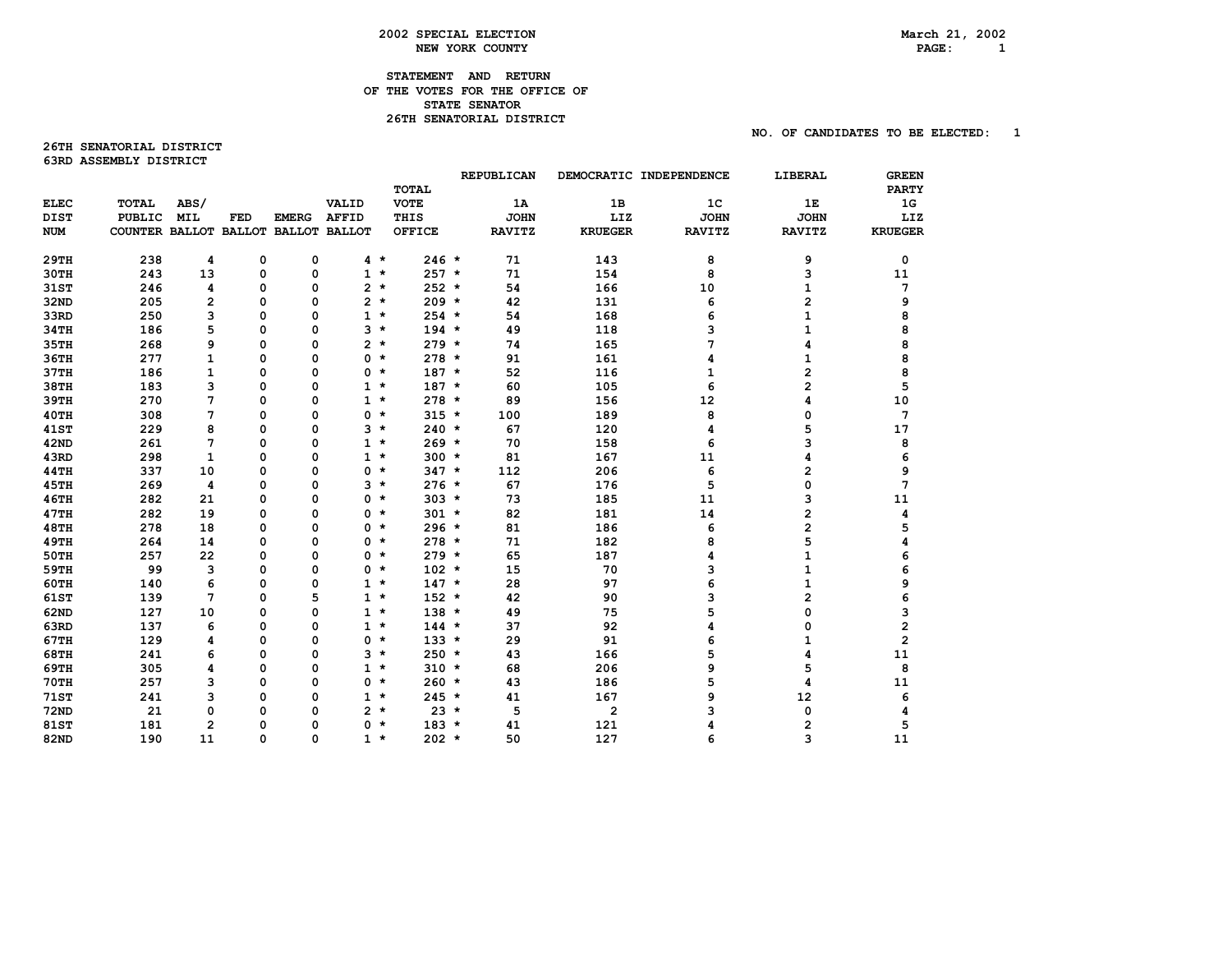PAGE: 1A

#### **2002 SPECIAL ELECTION March 21, 2002 NEW YORK COUNTY**

### **STATEMENT AND RETURN OF THE VOTES FOR THE OFFICE OF STATE SENATOR 26TH SENATORIAL DISTRICT**

 **NO. OF CANDIDATES TO BE ELECTED: 1** 

 **26THSENATORIALDISTRICT 63RD ASSEMBLY DISTRICT** 

|             | <b>WORKING</b><br><b>FAMILIES</b> | LIBERTARIAN    |             |                         |
|-------------|-----------------------------------|----------------|-------------|-------------------------|
| <b>ELEC</b> | 1H                                | 1 <sub>I</sub> |             | <b>UNRE</b>             |
| <b>DIST</b> | LIZ                               | <b>JAK</b>     | <b>SCAT</b> | CORD                    |
| <b>NUM</b>  | <b>KRUEGER</b>                    | <b>KARAKO</b>  | <b>VOTE</b> | <b>VOTE</b>             |
| 29TH        | 8                                 | 0              | 0           | 7                       |
| 30TH        | 10                                | 0              | 0           | 0                       |
| 31ST        | 10                                | $\overline{a}$ | 0           | 2                       |
| 32ND        | 17                                | $\mathbf 0$    | 0           | $\overline{\mathbf{c}}$ |
| 33RD        | 14                                | $\overline{a}$ | 0           | $\mathbf{1}$            |
| 34TH        | 10                                | $\mathbf{1}$   | 0           | 4                       |
| 35TH        | 18                                | $\mathbf{1}$   | 0           | $\overline{\mathbf{c}}$ |
| 36TH        | 10                                | $\mathbf{1}$   | 0           | $\overline{\mathbf{c}}$ |
| 37TH        | 7                                 | $\mathbf 0$    | 0           | $\mathbf 1$             |
| 38TH        | 5                                 | $\mathbf{1}$   | $\mathbf 0$ | 3                       |
| 39TH        | 5                                 | $\mathbf{1}$   | 0           | $\mathbf{1}$            |
| <b>40TH</b> | 10                                | $\mathbf{1}$   | 0           | 0                       |
| <b>41ST</b> | 13                                | $\mathbf{1}$   | 0           | 13                      |
| 42ND        | 19                                | $\mathbf{1}$   | 0           | 4                       |
| 43RD        | 19                                | 0              | 0           | 12                      |
| <b>44TH</b> | 9                                 | $\mathbf{1}$   | 0           | $\overline{\mathbf{c}}$ |
| <b>45TH</b> | 17                                | $\mathbf{1}$   | 0           | 3                       |
| 46TH        | 15                                | 0              | 0           | 5                       |
| 47TH        | 13                                | 0              | 0           | 5                       |
| <b>48TH</b> | 8                                 | 0              | 0           | 8                       |
| <b>49TH</b> | 7                                 | 0              | $\mathbf 0$ | $\mathbf 1$             |
| <b>50TH</b> | 12                                | $\mathbf{1}$   | $\mathbf 0$ | 3                       |
| 59TH        | 6                                 | $\mathbf{1}$   | 0           | 0                       |
| <b>60TH</b> | 5                                 | 0              | 0           | $\mathbf{1}$            |
| <b>61ST</b> | 7                                 | 0              | 0           | $\overline{\mathbf{c}}$ |
| 62ND        | $\overline{\mathbf{4}}$           | 0              | 0           | $\overline{\mathbf{c}}$ |
| 63RD        | $\overline{7}$                    | 0              | 0           | $\overline{\mathbf{c}}$ |
| 67TH        | 3                                 | 0              | 0           | $\mathbf{1}$            |
| <b>68TH</b> | 16                                | $\mathbf{1}$   | 0           | 4                       |
| 69TH        | 9                                 | 0              | 0           | 5                       |
| <b>70TH</b> | 7                                 | 0              | 0           | 4                       |
| <b>71ST</b> | 3                                 | 0              | 0           | 7                       |
| <b>72ND</b> | 3                                 | 0              | 0           | 6                       |
| <b>81ST</b> | 8                                 | $\overline{a}$ | 0           | 0                       |
| 82ND        | 4                                 | $\mathbf 0$    | 0           | $\mathbf{1}$            |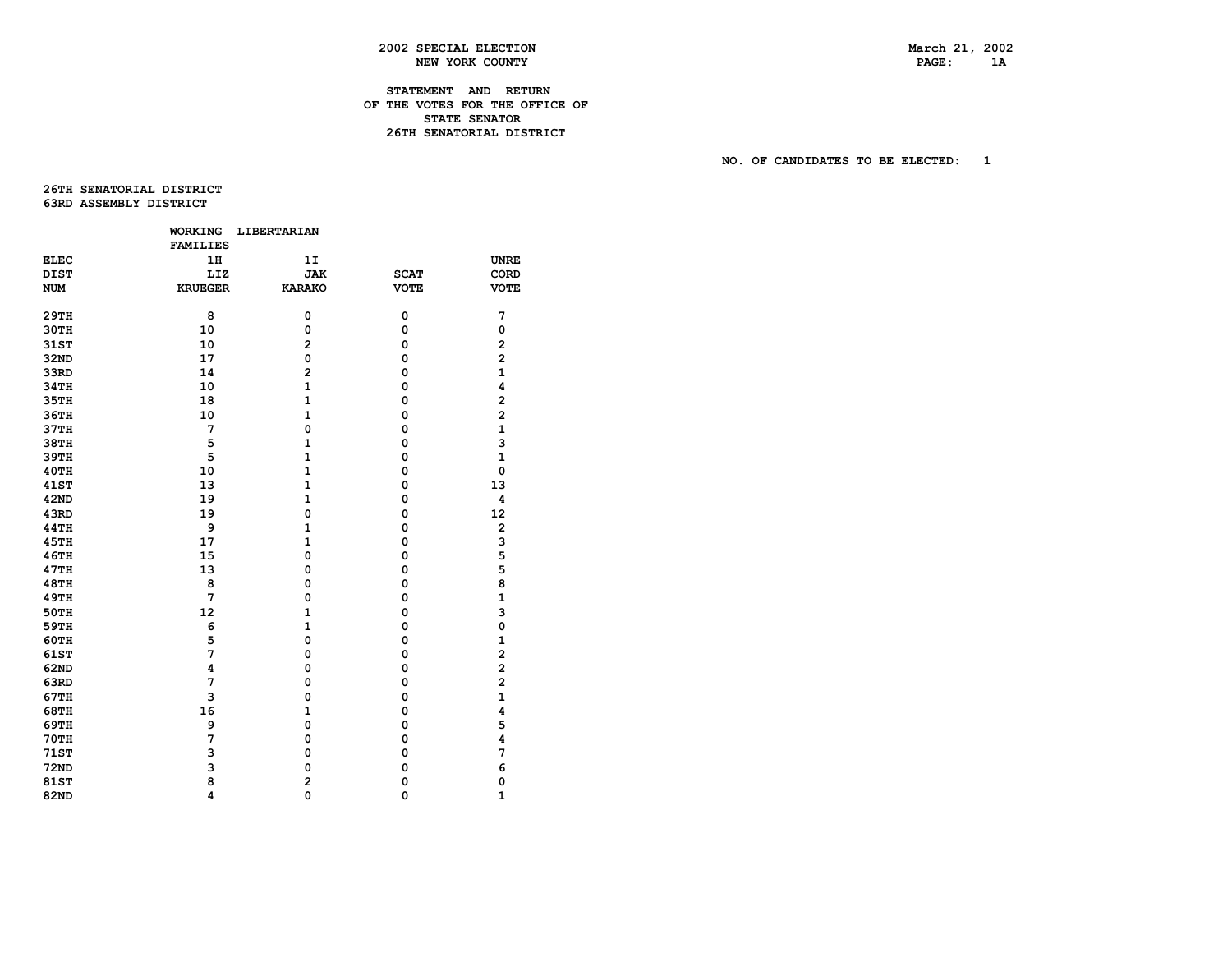# $PAGE: 2$

### **STATEMENT AND RETURN OF THE VOTES FOR THE OFFICE OF STATE SENATOR 26TH SENATORIAL DISTRICT**

### **NO. OF CANDIDATES TO BE ELECTED: 1**

**26TH SENATORIAL DISTRICT 63RD ASSEMBLY DISTRICT** 

|             |                       |             |          |              |                      |           |               |         | <b>REPUBLICAN</b> | <b>DEMOCRATIC</b> | INDEPENDENCE   | LIBERAL       | <b>GREEN</b>   |
|-------------|-----------------------|-------------|----------|--------------|----------------------|-----------|---------------|---------|-------------------|-------------------|----------------|---------------|----------------|
|             |                       |             |          |              |                      |           | TOTAL         |         |                   |                   |                |               | <b>PARTY</b>   |
| ELEC        | TOTAL                 | ABS/        |          |              | VALID                |           | <b>VOTE</b>   |         | 1A                | 1B                | 1 <sup>c</sup> | 1Е            | 1G             |
| DIST        | PUBLIC                | <b>MIL</b>  | FED      | <b>EMERG</b> | <b>AFFID</b>         |           | THIS          |         | <b>JOHN</b>       | LIZ               | <b>JOHN</b>    | <b>JOHN</b>   | LIZ            |
| <b>NUM</b>  | COUNTER BALLOT BALLOT |             |          |              | <b>BALLOT BALLOT</b> |           | <b>OFFICE</b> |         | <b>RAVITZ</b>     | <b>KRUEGER</b>    | <b>RAVITZ</b>  | <b>RAVITZ</b> | <b>KRUEGER</b> |
| 83RD        | 227                   | 6           | 0        | 0            |                      | $1 \star$ | $234 *$       |         | 79                | 137               | 3              | 2             |                |
| <b>84TH</b> | 85                    | 4           | 0        | 0            |                      | $0$ $*$   | $89 *$        |         | 28                | 51                | 3              | 3             |                |
| <b>85TH</b> | 229                   | 7           | O        | 0            |                      | $0$ $*$   | $236 *$       |         | 59                | 148               | 6              | 2             | 15             |
| 86TH        | 274                   | 7           | 0        | 0            |                      | $1 \star$ | $282 *$       |         | 106               | 139               | 14             | 5             | 10             |
| 87TH        | 84                    | 8           | $\Omega$ | 0            |                      | $0$ $*$   | $92 *$        |         | 40                | 46                |                | O             | 0              |
| 88TH        | 207                   | 8           | 0        | 0            |                      | $0$ $*$   | $215 *$       |         | 85                | 115               | 5              | 3             | 4              |
| 89TH        | 178                   | 9           | $\Omega$ | 0            |                      | $1 *$     | $188 *$       |         | 69                | 101               | 4              | 2             |                |
| 90TH        | 230                   | 7           | $\Omega$ | 0            |                      | $1 \star$ | $238 *$       |         | 88                | 120               | 9              |               |                |
| 96TH        | 43                    |             | $\Omega$ | 0            |                      | $1$ *     | $45 *$        |         | 20                | 21                |                | 0             |                |
| <b>99TH</b> | <b>NOT</b>            | <b>USED</b> |          |              |                      | *         |               | $\star$ |                   |                   |                |               |                |
|             |                       |             |          |              |                      | $\star$   |               | $\star$ |                   |                   |                |               |                |
| TOTAL       | 9381                  | 305         | 0        | 5            | 42                   | $\star$   | $9733 *$      |         | 2641              | 5888              | 268            | 114           | 295            |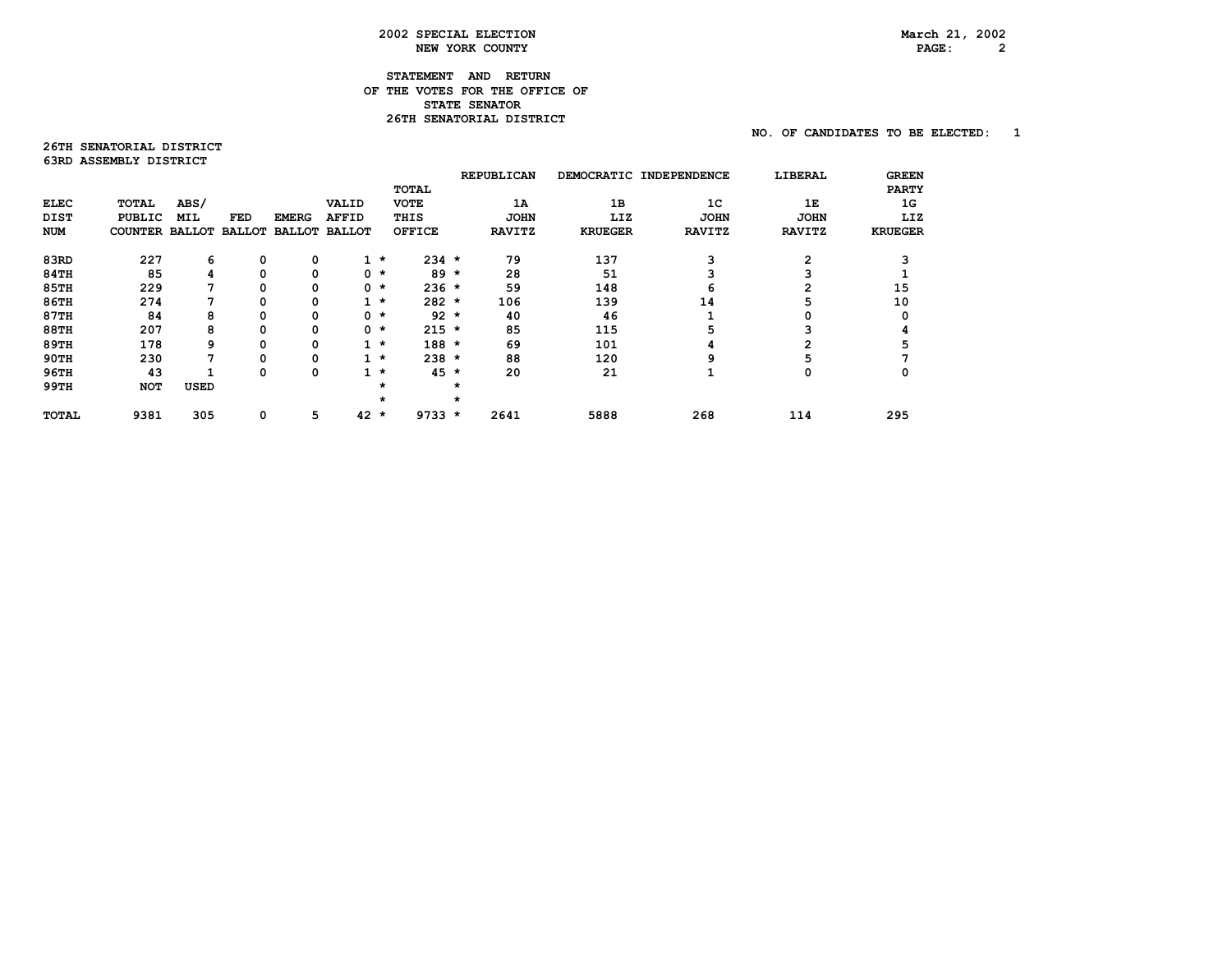PAGE: 2A

#### **2002 SPECIAL ELECTION March 21, 2002 NEW YORK COUNTY**

#### **STATEMENT AND RETURN OF THE VOTES FOR THE OFFICE OF STATE SENATOR 26TH SENATORIAL DISTRICT**

 **NO. OF CANDIDATES TO BE ELECTED: 1** 

 **26THSENATORIALDISTRICT 63RD ASSEMBLY DISTRICT** 

|             | WORKING         | LIBERTARIAN   |             |              |
|-------------|-----------------|---------------|-------------|--------------|
|             | <b>FAMILIES</b> |               |             |              |
| <b>ELEC</b> | 1H              | 1I            |             | <b>UNRE</b>  |
| <b>DIST</b> | LIZ             | <b>JAK</b>    | <b>SCAT</b> | CORD         |
| <b>NUM</b>  | <b>KRUEGER</b>  | <b>KARAKO</b> | <b>VOTE</b> | <b>VOTE</b>  |
| 83RD        | 5               | 1             | 0           | 4            |
| <b>84TH</b> | 3               | n             | o           | $\mathbf 0$  |
| <b>85TH</b> | 4               | ი             | O           | 2            |
| 86TH        | $\mathbf{2}$    | ŋ             | o           | 6            |
| 87TH        | 5               | n             | 0           | $\Omega$     |
| 88TH        | $\mathbf{2}$    | O             | o           | 1            |
| 89TH        | 1               | 4             | 0           | $\mathbf{2}$ |
| <b>90TH</b> | 4               | 2             | 0           | 3            |
| 96TH        | ŋ               | 2             | 0           | 1            |
| 99TH        | <b>NOT</b>      | USED          |             |              |
| TOTAL       | 364             | 28            | 0           | 135          |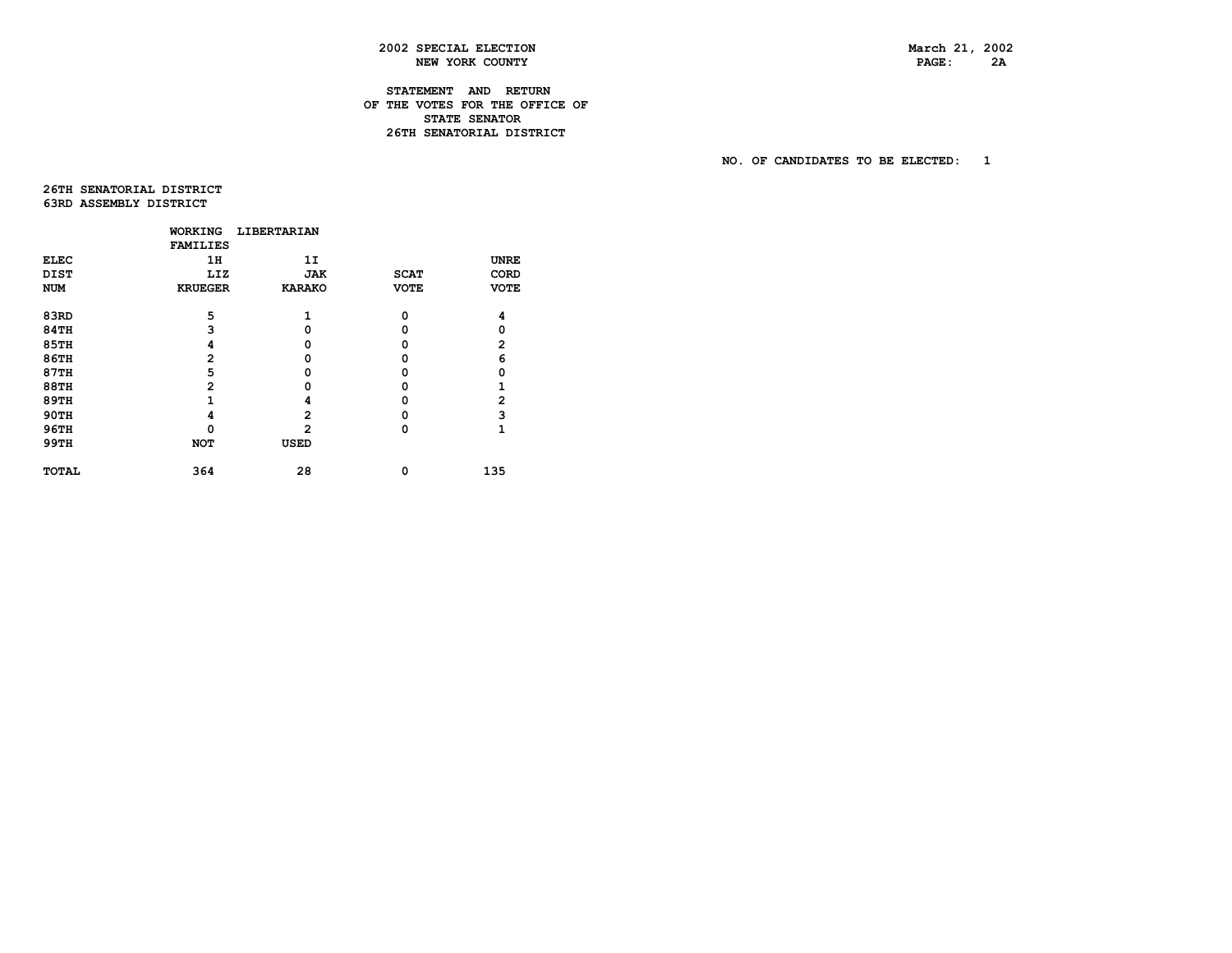#### **STATEMENT AND RETURN OF THE VOTES FOR THE OFFICE OF STATE SENATOR 26TH SENATORIAL DISTRICT**

**26TH SENATORIAL DISTRICT 64TH ASSEMBLY DISTRICT** 

|              |                |            |     |                      |              |                  | <b>TOTAL</b>  |         | REPUBLICAN    |                | DEMOCRATIC INDEPENDENCE | LIBERAL       | <b>GREEN</b><br><b>PARTY</b> |
|--------------|----------------|------------|-----|----------------------|--------------|------------------|---------------|---------|---------------|----------------|-------------------------|---------------|------------------------------|
| <b>ELEC</b>  | <b>TOTAL</b>   | ABS/       |     |                      | VALID        |                  | <b>VOTE</b>   |         | 1A            | 1B             | 1 <sup>c</sup>          | 1Е            | 1 <sub>G</sub>               |
| <b>DIST</b>  | PUBLIC         | <b>MIL</b> | FED | <b>EMERG</b>         | <b>AFFID</b> |                  | THIS          |         | <b>JOHN</b>   | LIZ            | <b>JOHN</b>             | <b>JOHN</b>   | LIZ                          |
| <b>NUM</b>   | COUNTER BALLOT |            |     | BALLOT BALLOT BALLOT |              |                  | <b>OFFICE</b> |         | <b>RAVITZ</b> | <b>KRUEGER</b> | <b>RAVITZ</b>           | <b>RAVITZ</b> | <b>KRUEGER</b>               |
| 29TH         | 131            | 1          | 0   | 0                    |              | $1 *$            | $133 *$       |         | 38            | 76             | $\mathbf{2}$            |               |                              |
| 30TH         | 104            | 7          | 0   | 0                    |              | $1 *$            | $112 *$       |         | 32            | 65             |                         |               |                              |
| 31ST         | 225            | 7          | 0   | 0                    | 3            | $\star$          | $235 *$       |         | 47            | 158            |                         |               |                              |
| 32ND         | 89             | 2          | 0   | 0                    |              | $1 *$            | $92 *$        |         | 26            | 56             |                         |               |                              |
| 33RD         | 153            |            | 0   | 0                    | 0            | *                | $154 *$       |         | 44            | 95             |                         |               |                              |
| 34TH         | 182            | 6          | 0   | 0                    |              | $1 *$            | $189 *$       |         | 70            | 99             |                         |               |                              |
| 35TH         | 120            | 2          | 0   | 0                    |              | $0 *$            | $122 *$       |         | 37            | 78             | 2                       |               |                              |
| 36TH         | 0              |            | 0   | $\mathbf 0$          | 0            | *                | $1 \star$     |         | $\mathbf 0$   |                |                         |               |                              |
| 55TH         | 185            | 8          | 0   | 0                    |              | $1 *$            | $194 *$       |         | 72            | 103            |                         |               |                              |
| 56TH         | 154            | 7          | 0   | 0                    |              | $1 *$            | $162 *$       |         | 50            | 99             |                         |               |                              |
| 57TH         | 73             |            | 0   | O                    |              | $0 *$            | $74 *$        |         | 25            | 42             |                         |               |                              |
| 58TH         | 245            | 6          | 0   | 0                    |              | $0 *$            | $251 *$       |         | 75            | 155            |                         |               |                              |
| 59TH         | 198            | 5          | 0   | 0                    |              | $0 *$            | $203 *$       |         | 68            | 113            |                         |               |                              |
| 60TH         | 0              |            | 0   | 0                    | 0            | *                | $1 \star$     |         | 0             | 0              |                         |               |                              |
| 73RD         | 107            |            | 0   | 0                    |              | $1 *$            | $109 *$       |         | 31            | 60             |                         |               |                              |
| 76TH         | 183            | 5          | 0   | 0                    |              | $1 *$            | $189 *$       |         | 77            | 97             |                         |               |                              |
| $77$ TH      | 86             | 4          | 0   | 0                    |              | $2 *$            | $92 *$        |         | 41            | 40             |                         |               |                              |
| <b>78TH</b>  | 0              | 4          | 0   | 0                    |              | $0 *$            | $4 *$         |         | 0             | 4              |                         |               |                              |
| 98TH         | 94             | 12         | 0   | $\mathbf 0$          |              | $0 *$<br>$\star$ | $106 *$       | $\star$ | 30            | 61             | 2                       | 3             |                              |
| <b>TOTAL</b> | 2329           | 81         | 0   | 0                    | $13 *$       |                  | $2423 *$      |         | 763           | 1402           | 61                      | 39            | 67                           |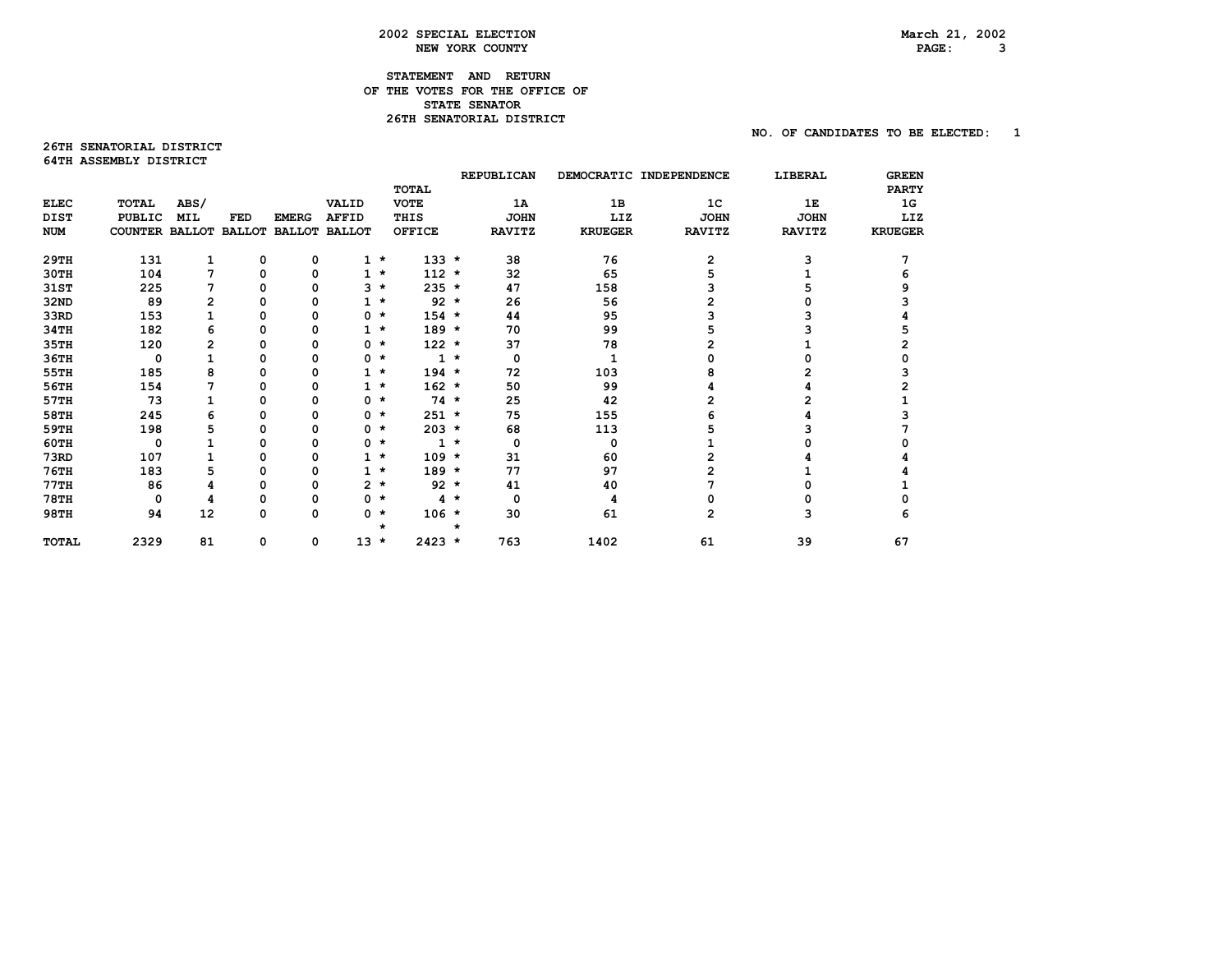PAGE: 3A

#### **2002 SPECIAL ELECTION March 21, 2002 NEW YORK COUNTY**

### **STATEMENT AND RETURN OF THE VOTES FOR THE OFFICE OF STATE SENATOR 26TH SENATORIAL DISTRICT**

 **NO. OF CANDIDATES TO BE ELECTED: 1** 

 **26THSENATORIALDISTRICT 64TH ASSEMBLY DISTRICT** 

|              | WORKING         | LIBERTARIAN   |             |                |
|--------------|-----------------|---------------|-------------|----------------|
|              | <b>FAMILIES</b> |               |             |                |
| <b>ELEC</b>  | 1H              | 1I            |             | <b>UNRE</b>    |
| <b>DIST</b>  | LIZ             | <b>JAK</b>    | <b>SCAT</b> | CORD           |
| <b>NUM</b>   | <b>KRUEGER</b>  | <b>KARAKO</b> | <b>VOTE</b> | <b>VOTE</b>    |
|              |                 |               |             |                |
| 29TH         | 3               | 1             | 0           | 3              |
| 30TH         | 3               | $\Omega$      | 0           | 0              |
| 31ST         | 9               | 0             | $\Omega$    | 4              |
| 32ND         | $\overline{2}$  | 1             | 0           | $\overline{a}$ |
| 33RD         | 4               | o             | O           | 1              |
| 34TH         | 5               | 0             | 0           | $\overline{a}$ |
| 35TH         | 1               | 1             | $\Omega$    | $\Omega$       |
| 36TH         | 0               | 0             | 0           | 0              |
| 55TH         | 5               | 1             | 0           | 0              |
| 56TH         | $\overline{a}$  | 1             | 0           | 0              |
| 57TH         | $\mathbf{1}$    | 1             | 0           | 0              |
| 58TH         | 5               | $\Omega$      | 0           | 3              |
| 59TH         | 4               | $\Omega$      | 0           | 3              |
| 60TH         | 0               | 0             | 0           | 0              |
| 73RD         | 3               | 0             | 0           | 5              |
| 76TH         | 6               | 2             | 0           | 0              |
| 77TH         | $\overline{2}$  | 0             | 0           | 1              |
| <b>78TH</b>  | 0               | 0             | 0           | 0              |
| 98TH         | 3               | 0             | 0           | $\mathbf{1}$   |
|              |                 |               |             |                |
| <b>TOTAL</b> | 58              | 8             | 0           | 25             |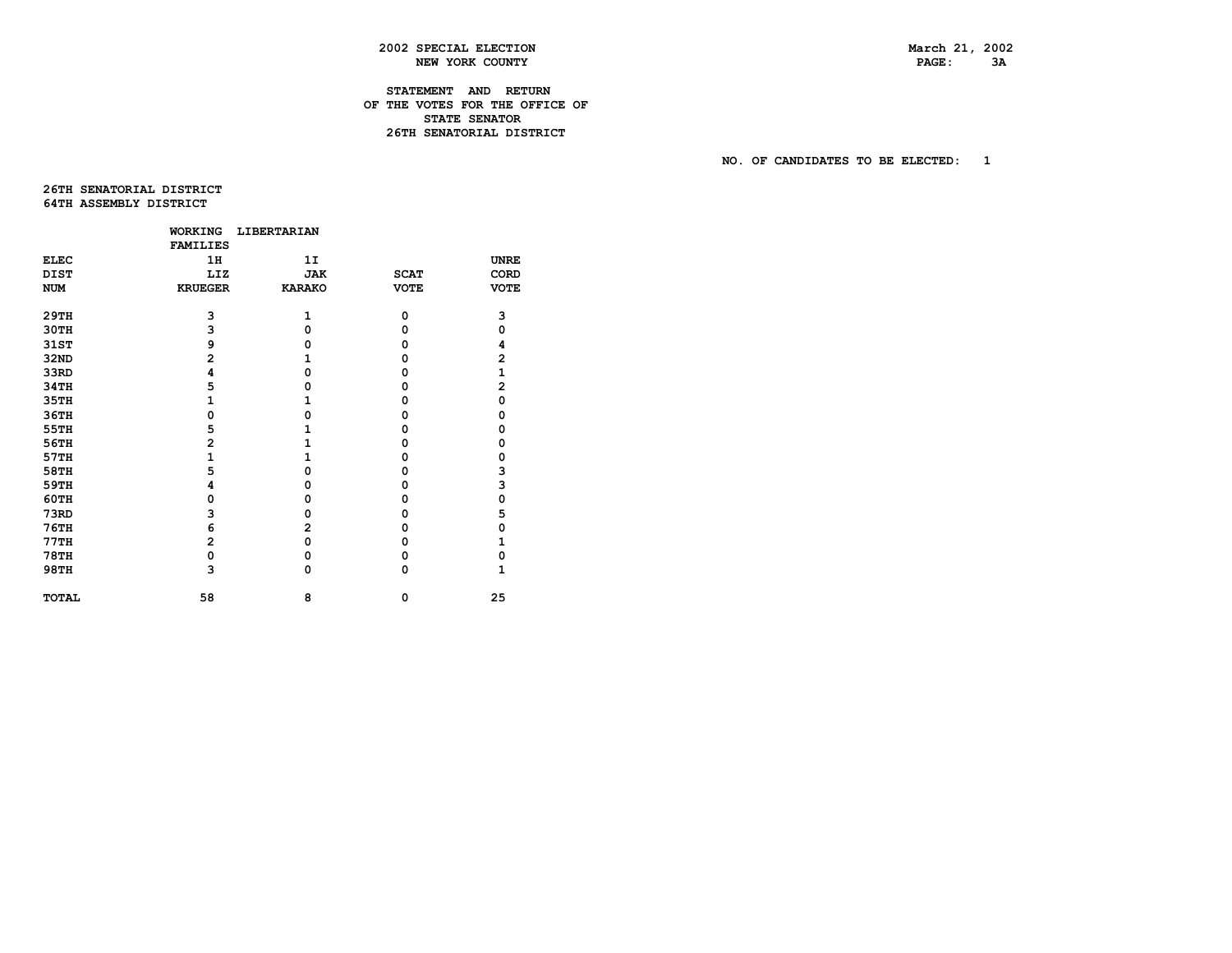#### **STATEMENT AND RETURN OF THE VOTES FOR THE OFFICE OF STATE SENATOR 26TH SENATORIAL DISTRICT**

**26TH SENATORIAL DISTRICT 65TH ASSEMBLY DISTRICT** 

|             |                                     |                         |             |                |              |         | <b>TOTAL</b>  |       | REPUBLICAN    |                | DEMOCRATIC INDEPENDENCE | LIBERAL        | <b>GREEN</b><br><b>PARTY</b> |
|-------------|-------------------------------------|-------------------------|-------------|----------------|--------------|---------|---------------|-------|---------------|----------------|-------------------------|----------------|------------------------------|
| <b>ELEC</b> | TOTAL                               | ABS/                    |             |                | VALID        |         | <b>VOTE</b>   |       | 1A            | 1B             | 1 <sup>c</sup>          | 1E             | 1G                           |
| <b>DIST</b> | PUBLIC                              | <b>MIL</b>              | FED         | <b>EMERG</b>   | <b>AFFID</b> |         | THIS          |       | <b>JOHN</b>   | LIZ            | <b>JOHN</b>             | <b>JOHN</b>    | LIZ                          |
| <b>NUM</b>  | COUNTER BALLOT BALLOT BALLOT BALLOT |                         |             |                |              |         | <b>OFFICE</b> |       | <b>RAVITZ</b> | <b>KRUEGER</b> | <b>RAVITZ</b>           | <b>RAVITZ</b>  | <b>KRUEGER</b>               |
| 1ST         | 188                                 | 10                      | 0           | 0              | $0 *$        |         | $198 *$       |       | 78            | 98             | 8                       | 3              | 3                            |
| 2ND         | 183                                 | 6                       | 0           | 0              | $1 *$        |         | $190 *$       |       | 98            | 77             | 7                       | 2              | з                            |
| 3RD         | 0                                   | $\mathbf{2}$            | 0           | 0              | 0            | $\star$ |               | $2 *$ | 2             | 0              | 0                       | 0              | 0                            |
| 4TH         | 101                                 | 7                       | 0           | 0              | 0            | $\star$ | $108 *$       |       | 41            | 59             | 1                       | 0              | $\overline{\mathbf{2}}$      |
| 5TH         | 91                                  | $\mathbf{1}$            | $\mathbf 0$ | 0              | $\mathbf{1}$ | $\star$ | $93 *$        |       | 39            | 47             | 3                       | 3              | $\mathbf{1}$                 |
| 6TH         | 127                                 | 5                       | $\mathbf 0$ | 0              | $\mathbf{1}$ | $\star$ | $133 *$       |       | 41            | 80             | 3                       | 0              | 4                            |
| 7TH         | 178                                 | 6                       | $\mathbf 0$ | 0              | 0            | $\star$ | $184 *$       |       | 52            | 119            | 4                       | 1              | 4                            |
| 8TH         | 205                                 | 8                       | $\Omega$    | 0              | $\mathbf{1}$ | $\star$ | $214 *$       |       | 89            | 107            | 5                       | 4              | 3                            |
| 9TH         | 113                                 | 4                       | 0           | 0              | 0            | $\star$ | $117 *$       |       | 47            | 63             | 3                       | 0              | $\mathbf{1}$                 |
| 10TH        | 112                                 | 1                       | $\mathbf 0$ | 0              | 0            | $\star$ | $113 *$       |       | 38            | 65             | 0                       | 4              | 5                            |
| 11TH        | 113                                 | 4                       | $\mathbf 0$ | 0              | 0            | $\star$ | $117 *$       |       | 31            | 80             | 0                       | 1              | 3                            |
| 12TH        | 161                                 | 3                       | $\mathbf 0$ | 0              | $\mathbf{1}$ | $\star$ | $165 *$       |       | 54            | 96             | 3                       | 5              | 4                            |
| 13TH        | 222                                 | 5                       | $\mathbf 0$ | 0              | 0            | $\star$ | $227 *$       |       | 67            | 139            | 7                       | 1              | 8                            |
| <b>14TH</b> | 189                                 | 4                       | 0           | 0              | $1 *$        |         | $194 *$       |       | 45            | 117            | 6                       | 4              | 13                           |
| <b>15TH</b> | 220                                 | 1                       | 0           | 0              | 0            | $\star$ | $221 *$       |       | 71            | 134            | 4                       | з              | 3                            |
| <b>16TH</b> | 277                                 | 9                       | $\mathbf 0$ | 0              | 0            | $\star$ | $286 *$       |       | 84            | 186            | 2                       | 2              | 5                            |
| 17TH        | 219                                 | 8                       | $\Omega$    | 0              | 3            | $\star$ | $230 *$       |       | 68            | 150            | 6                       | 0              | з                            |
| <b>18TH</b> | 157                                 | $\mathbf 0$             | $\mathbf 0$ | 0              | $\mathbf{1}$ | $\star$ | $158 *$       |       | 63            | 82             | 3                       | 2              | 4                            |
| 19TH        | 85                                  | $\overline{\mathbf{2}}$ | $\mathbf 0$ | 0              | 0            | $\star$ | $87 *$        |       | 34            | 46             | 2                       | 0              | $\mathbf{1}$                 |
| 20TH        | 124                                 | 5                       | $\mathbf 0$ | 0              | 3            | $\star$ | $132 *$       |       | 44            | 74             | 3                       | 1              | 4                            |
| 21ST        | 131                                 | 44                      | $\mathbf 0$ | 0              | $1 *$        |         | $176 *$       |       | 68            | 93             | 2                       | з              | 2                            |
| <b>22ND</b> | 288                                 | 11                      | $\Omega$    | 0              | 4            | $\star$ | $303 *$       |       | 124           | 155            | 8                       | 6              | 4                            |
| 23RD        | 254                                 | 8                       | $\Omega$    | 0              | 0            | $\star$ | $262 *$       |       | 101           | 134            | 7                       | 2              | 5                            |
| 24TH        | 167                                 | 6                       | $\Omega$    | 0              | 0            | $\star$ | $173 *$       |       | 64            | 101            | 5                       | 1              | $\mathbf{1}$                 |
| <b>25TH</b> | 242                                 | 4                       | $\mathbf 0$ | 0              | 0            | $\star$ | $246 *$       |       | 111           | 116            | 7                       | 4              | $\mathbf{1}$                 |
| 26TH        | 139                                 | 8                       | $\mathbf 0$ | 0              | $\mathbf{1}$ | $\star$ | $148 *$       |       | 40            | 97             | 2                       | 1              | 5                            |
| 27TH        | 218                                 | 9                       | $\mathbf 0$ | 0              | 0            | $\star$ | $227 *$       |       | 85            | 131            | $\overline{2}$          | $\overline{2}$ | 3                            |
| <b>28TH</b> | 148                                 | 5                       | $\Omega$    | 0              | $\mathbf{1}$ | $\star$ | $154 *$       |       | 46            | 98             | $\mathbf{1}$            | $\mathbf{1}$   | $\mathbf{2}$                 |
| <b>29TH</b> | 233                                 | 3                       | $\Omega$    | 0              | $\mathbf{1}$ | $\star$ | $237 *$       |       | 83            | 135            | 7                       | 4              | 3                            |
| 30TH        | 250                                 | 10                      | $\mathbf 0$ | 0              | 0            | $\star$ | $260 *$       |       | 84            | 147            | 8                       | 7              | 4                            |
| 31ST        | 261                                 | 6                       | $\Omega$    | 0              | $1 *$        |         | $268 *$       |       | 96            | 149            | 10                      | 3              | 6                            |
| <b>32ND</b> | 182                                 | 7                       | 0           | 0              | 0            | $\star$ | $189 *$       |       | 68            | 113            | $\mathbf{2}$            | 2              | 2                            |
| 33RD        | 132                                 | 5                       | $\mathbf 0$ | $\overline{2}$ | 0            | $\star$ | $139 *$       |       | 46            | 82             | $\overline{\mathbf{c}}$ | 2              | 3                            |
| 34TH        | 145                                 | 4                       | $\Omega$    | 0              | 0            | $\star$ | $149 *$       |       | 60            | 79             | $\overline{\mathbf{c}}$ | 5              | $\mathbf{1}$                 |
| 35TH        | 215                                 | 3                       | $\Omega$    | 0              | $1 *$        |         | $219 *$       |       | 79            | 118            | 5                       | 3              | 3                            |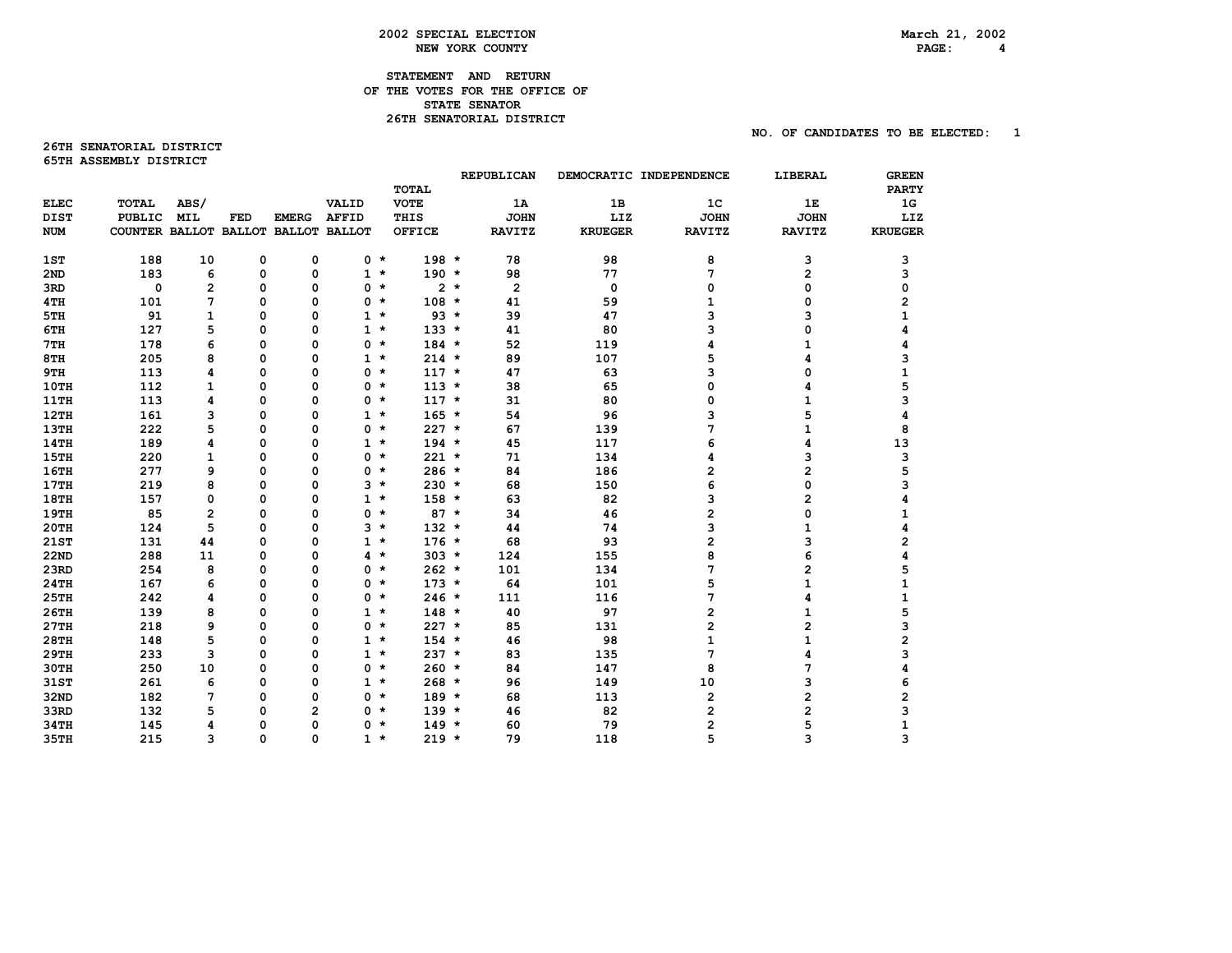PAGE: 4A

#### **2002 SPECIAL ELECTION March 21, 2002 NEW YORK COUNTY**

### **STATEMENT AND RETURN OF THE VOTES FOR THE OFFICE OF STATE SENATOR 26TH SENATORIAL DISTRICT**

 **NO. OF CANDIDATES TO BE ELECTED: 1** 

#### **26THSENATORIALDISTRICT 65TH ASSEMBLY DISTRICT**

|                 | WORKING                 | LIBERTARIAN    |             |                |
|-----------------|-------------------------|----------------|-------------|----------------|
|                 | <b>FAMILIES</b>         |                |             |                |
| <b>ELEC</b>     | 1H                      | 1 <sub>I</sub> |             | <b>UNRE</b>    |
| <b>DIST</b>     | LIZ                     | <b>JAK</b>     | <b>SCAT</b> | CORD           |
| <b>NUM</b>      | <b>KRUEGER</b>          | <b>KARAKO</b>  | <b>VOTE</b> | <b>VOTE</b>    |
|                 |                         |                |             |                |
| 1ST             | 7                       | $\mathbf 1$    | 0           | 0              |
| 2 <sub>ND</sub> | 3                       | 0              | 0           | 0              |
| 3RD             | 0                       | 0              | 0           | 0              |
| 4TH             | 3                       | 0              | 0           | 2              |
| 5TH             | $\mathbf 0$             | 0              | 0           | 0              |
| 6TH             | $\mathbf{1}$            | 0              | 0           | 4              |
| 7TH             | $\overline{\mathbf{c}}$ | $\mathbf{1}$   | 0           | $\mathbf{1}$   |
| 8TH             | 3                       | $\mathbf{1}$   | 0           | 2              |
| 9TH             | $\mathbf{1}$            | $\mathbf 0$    | 0           | $\overline{a}$ |
| 10TH            | 0                       | 0              | 0           | $\mathbf{1}$   |
| <b>11TH</b>     | $\overline{\mathbf{c}}$ | 0              | 0           | 0              |
| 12TH            | $\overline{a}$          | 0              | 0           | $\mathbf{1}$   |
| <b>13TH</b>     | 4                       | $\mathbf{1}$   | 0           | 0              |
| 14TH            | 5                       | $\mathbf{1}$   | 0           | 3              |
| 15TH            | $\overline{a}$          | 0              | 0           | 4              |
| <b>16TH</b>     | $\overline{\mathbf{c}}$ | $\mathbf{1}$   | 0           | 4              |
| 17TH            | $\overline{2}$          | 0              | 0           | $\mathbf{1}$   |
| <b>18TH</b>     | 4                       | 0              | 0           | 0              |
| <b>19TH</b>     | 3                       | 0              | 0           | $\mathbf 1$    |
| <b>20TH</b>     | 4                       | 0              | 0           | 2              |
| <b>21ST</b>     | 4                       | 0              | 0           | 4              |
| <b>22ND</b>     | $\overline{\mathbf{c}}$ | $\mathbf{1}$   | 0           | 3              |
| 23RD            | 7                       | $\mathbf{1}$   | 0           | 5              |
| 24TH            | $\mathbf 0$             | 0              | 0           | $\mathbf{1}$   |
| 25TH            | $\overline{\mathbf{c}}$ | $\mathbf{1}$   | 0           | 4              |
| 26TH            | 3                       | 0              | 0           | 0              |
| 27TH            | 0                       | $\overline{a}$ | 0           | 2              |
| <b>28TH</b>     | 0                       | $\overline{a}$ | 0           | 4              |
| 29TH            | $\mathbf{1}$            | 1              | 0           | 3              |
| 30TH            | 7                       | $\overline{a}$ | 0           | $\mathbf{1}$   |
| 31ST            | 3                       | 0              | 0           | $\mathbf{1}$   |
| 32ND            | $\overline{\mathbf{c}}$ | 0              | 0           | 0              |
| 33RD            | 2                       | $\mathbf{1}$   | 0           | $\mathbf{1}$   |
| 34TH            | $\overline{\mathbf{c}}$ | 0              | 0           | 0              |
| 35TH            | 6                       | 5              | 0           | $\mathbf 0$    |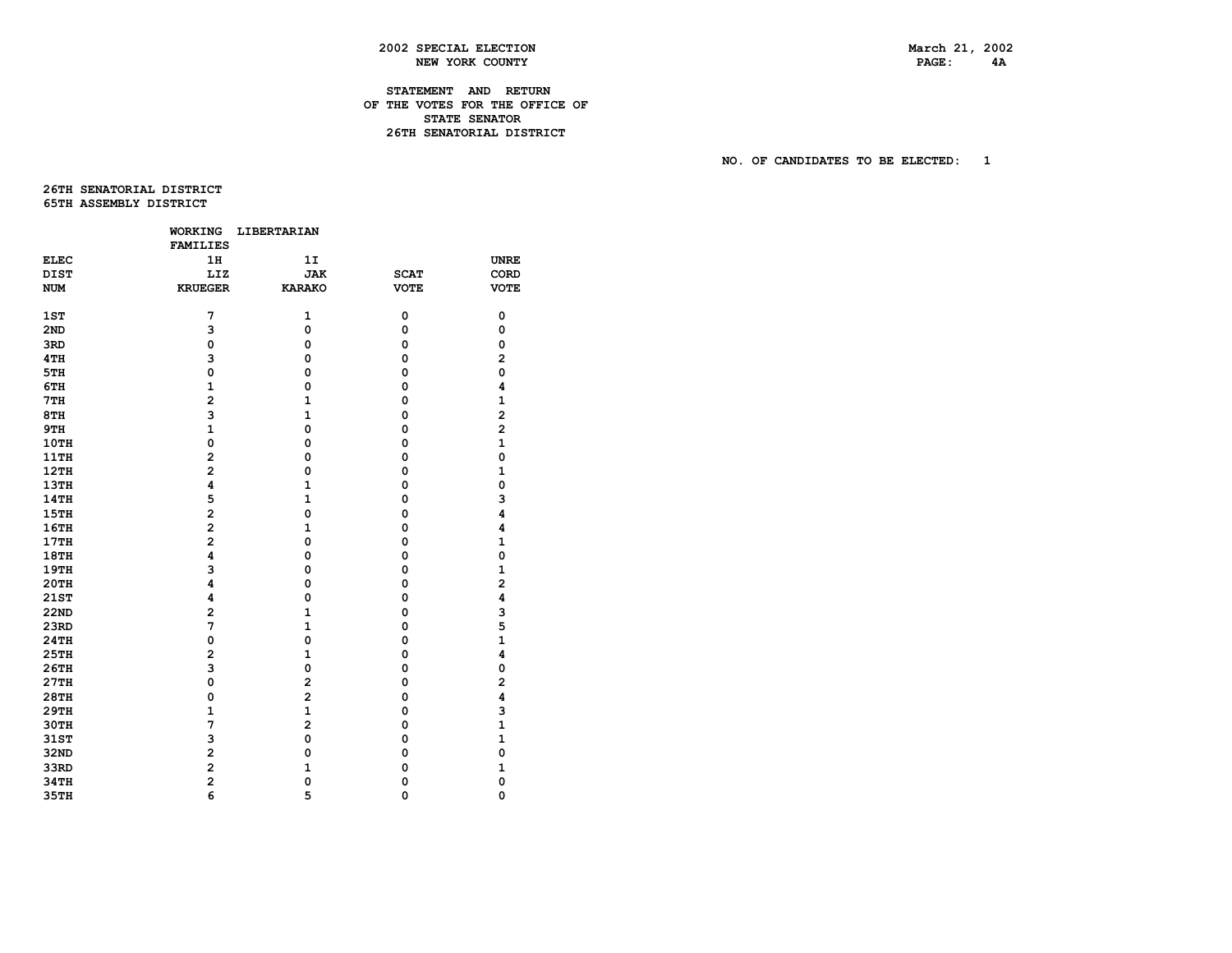#### **STATEMENT AND RETURN OF THE VOTES FOR THE OFFICE OF STATE SENATOR 26TH SENATORIAL DISTRICT**

**26TH SENATORIAL DISTRICT 65TH ASSEMBLY DISTRICT** 

|             |                                     |                   |             |              |                |         | <b>TOTAL</b> | <b>REPUBLICAN</b> |                | DEMOCRATIC INDEPENDENCE | LIBERAL                 | <b>GREEN</b><br><b>PARTY</b> |
|-------------|-------------------------------------|-------------------|-------------|--------------|----------------|---------|--------------|-------------------|----------------|-------------------------|-------------------------|------------------------------|
| <b>ELEC</b> | <b>TOTAL</b>                        | ABS/              |             |              | VALID          |         | <b>VOTE</b>  | 1A                | 1B             | 1 <sub>C</sub>          | 1E                      | 1G                           |
| <b>DIST</b> | <b>PUBLIC</b>                       | <b>MIL</b>        | FED         | <b>EMERG</b> | <b>AFFID</b>   | THIS    |              | <b>JOHN</b>       | LIZ            | <b>JOHN</b>             | <b>JOHN</b>             | LIZ                          |
| <b>NUM</b>  | COUNTER BALLOT BALLOT BALLOT BALLOT |                   |             |              |                |         | OFFICE       | <b>RAVITZ</b>     | <b>KRUEGER</b> | <b>RAVITZ</b>           | <b>RAVITZ</b>           | <b>KRUEGER</b>               |
| 36TH        | 163                                 | 4                 | $\mathbf 0$ | $\mathbf 0$  | $0 *$          |         | $167 *$      | 53                | 97             | 4                       | 3                       | 7                            |
| 37TH        | 128                                 | 4                 | $\mathbf 0$ | 0            | $\mathbf{1}$   | $\star$ | $133 *$      | 31                | 81             | 3                       | $\mathbf{1}$            | 7                            |
| <b>38TH</b> | 286                                 | 3                 | $\mathbf 0$ | 0            | 2              | $\star$ | $291 *$      | 74                | 180            | 8                       | 4                       | 13                           |
| 39TH        | 342                                 | 11                | $\Omega$    | 0            | 0              | $\star$ | $353 *$      | 111               | 206            | 18                      | 3                       | 7                            |
| <b>40TH</b> | 221                                 | $\overline{7}$    | 0           | 0            | 2              | $\star$ | $230 *$      | 95                | 120            | 5                       | 4                       | $\overline{\mathbf{c}}$      |
| <b>41ST</b> | 228                                 | 9                 | $\Omega$    | 6            | 3              | $\star$ | $246 *$      | 84                | 150            | 3                       | 0                       | 3                            |
| 42ND        | 332                                 | 14                | $\mathbf 0$ | 0            | 0              | $\star$ | $346 *$      | 107               | 201            | 16                      | 8                       | 10                           |
| 43RD        | 167                                 | 3                 | $\mathbf 0$ | 0            | $\mathbf{1}$   | $\star$ | $171 *$      | 50                | 96             | 8                       | 4                       | 7                            |
| <b>44TH</b> | 289                                 | $12 \overline{ }$ | $\Omega$    | 0            | 0              | $\star$ | $301 *$      | 102               | 171            | 9                       | 8                       | 2                            |
| <b>45TH</b> | 173                                 | $\mathbf{2}$      | 0           | 0            | $\overline{2}$ | $\star$ | $177 *$      | 64                | 97             | 6                       | 2                       | 7                            |
| <b>46TH</b> | 247                                 | 4                 | $\Omega$    | 0            | $1 *$          |         | $252 *$      | 98                | 139            | 2                       | 3                       | з                            |
| <b>47TH</b> | 184                                 | 3                 | 0           | 0            | 0              | $\star$ | $187 *$      | 83                | 84             | 8                       | $\overline{\mathbf{c}}$ | 4                            |
| <b>48TH</b> | 108                                 | $\mathbf{2}$      | $\mathbf 0$ | 0            | 0              | $\star$ | $110 *$      | 33                | 70             | 1                       | 0                       | 2                            |
| <b>49TH</b> | 196                                 | 4                 | $\mathbf 0$ | 0            | $\mathbf{1}$   | $\star$ | $201 *$      | 67                | 119            | 3                       | $\mathbf{1}$            | 6                            |
| <b>50TH</b> | 157                                 | 2                 | $\mathbf 0$ | 0            | $\overline{2}$ | $\star$ | $161 *$      | 57                | 90             | 4                       | 1                       | з                            |
| 51ST        | 190                                 | 6                 | 0           | 0            | $\mathbf{1}$   | $\star$ | $197 *$      | 53                | 136            | 1                       | 1                       | $\overline{\mathbf{c}}$      |
| 52ND        | 271                                 | 8                 | 0           | 0            | 0              | $\star$ | $279 *$      | 76                | 178            | 8                       | 1                       | 10                           |
| 53RD        | 234                                 | 4                 | $\Omega$    | 0            | 2              | $\star$ | $240 *$      | 83                | 131            | 11                      | 4                       | 8                            |
| 54TH        | 293                                 | 11                | $\mathbf 0$ | 0            | 0              | $\star$ | $304 *$      | 124               | 153            | 11                      | 6                       | 2                            |
| 55TH        | 266                                 | 8                 | $\mathbf 0$ | 0            | 0              | $\star$ | $274 *$      | 87                | 152            | 16                      | 6                       | 7                            |
| 56TH        | 134                                 | 1                 | $\Omega$    | 0            | $3*$           |         | $138 *$      | 35                | 84             | 6                       | 2                       | 6                            |
| 57TH        | 197                                 | 2                 | 0           | 0            | 0              | $\star$ | $199 *$      | 70                | 94             | 5                       | 5                       | 11                           |
| <b>58TH</b> | 199                                 | 9                 | 0           | 0            | 3              | $\star$ | $211 *$      | 72                | 120            | 8                       | 3                       | 5                            |
| 59TH        | 131                                 | 4                 | $\mathbf 0$ | 0            | 0              | $\star$ | $135 *$      | 40                | 86             | 3                       | $\overline{\mathbf{c}}$ | $\mathbf{1}$                 |
| <b>60TH</b> | 178                                 | 7                 | $\mathbf 0$ | 0            | 0 *            |         | $185 *$      | 53                | 113            | 9                       | 2                       | 4                            |
| <b>61ST</b> | 202                                 | 10                | 0           | 0            | $1 *$          |         | $213 *$      | 73                | 123            | 5                       | 2                       | $\mathbf 1$                  |
| 62ND        | 210                                 | 6                 | 0           | 0            | 4              | $\star$ | $220 *$      | 61                | 140            | 6                       | 2                       | з                            |
| 63RD        | 205                                 | 6                 | 0           | 0            | $1 *$          |         | $212 *$      | 78                | 116            | 4                       | 2                       | 7                            |
| 64TH        | 84                                  | 1                 | 0           | 0            | 0              | $\star$ | $85 *$       | 25                | 49             | 3                       | $\mathbf 1$             | з                            |
| 65TH        | 208                                 | 8                 | $\mathbf 0$ | 0            | 0              | $\star$ | $216 *$      | 66                | 132            | 3                       | 6                       | з                            |
| 66TH        | 219                                 | 8                 | $\mathbf 0$ | 0            | $\mathbf{1}$   | $\star$ | $228 *$      | 96                | 123            | 4                       | 3                       | 2                            |
| <b>67TH</b> | 208                                 | 8                 | $\mathbf 0$ | 0            | 0              | $\star$ | $216 *$      | 66                | 134            | 5                       | з                       | 4                            |
| <b>68TH</b> | 227                                 | 9                 | $\mathbf 0$ | 0            | $1 \star$      |         | $237 *$      | 63                | 155            | 7                       | 4                       | 2                            |
| 69TH        | 268                                 | 9                 | $\mathbf 0$ | 0            | 0              | $\star$ | $277 *$      | 88                | 170            | 5                       | 1                       | 5                            |
| <b>70TH</b> | 162                                 | 10                | $\Omega$    | 0            | 0 *            |         | $172 *$      | 60                | 97             | 6                       | $\mathbf{1}$            | $\overline{2}$               |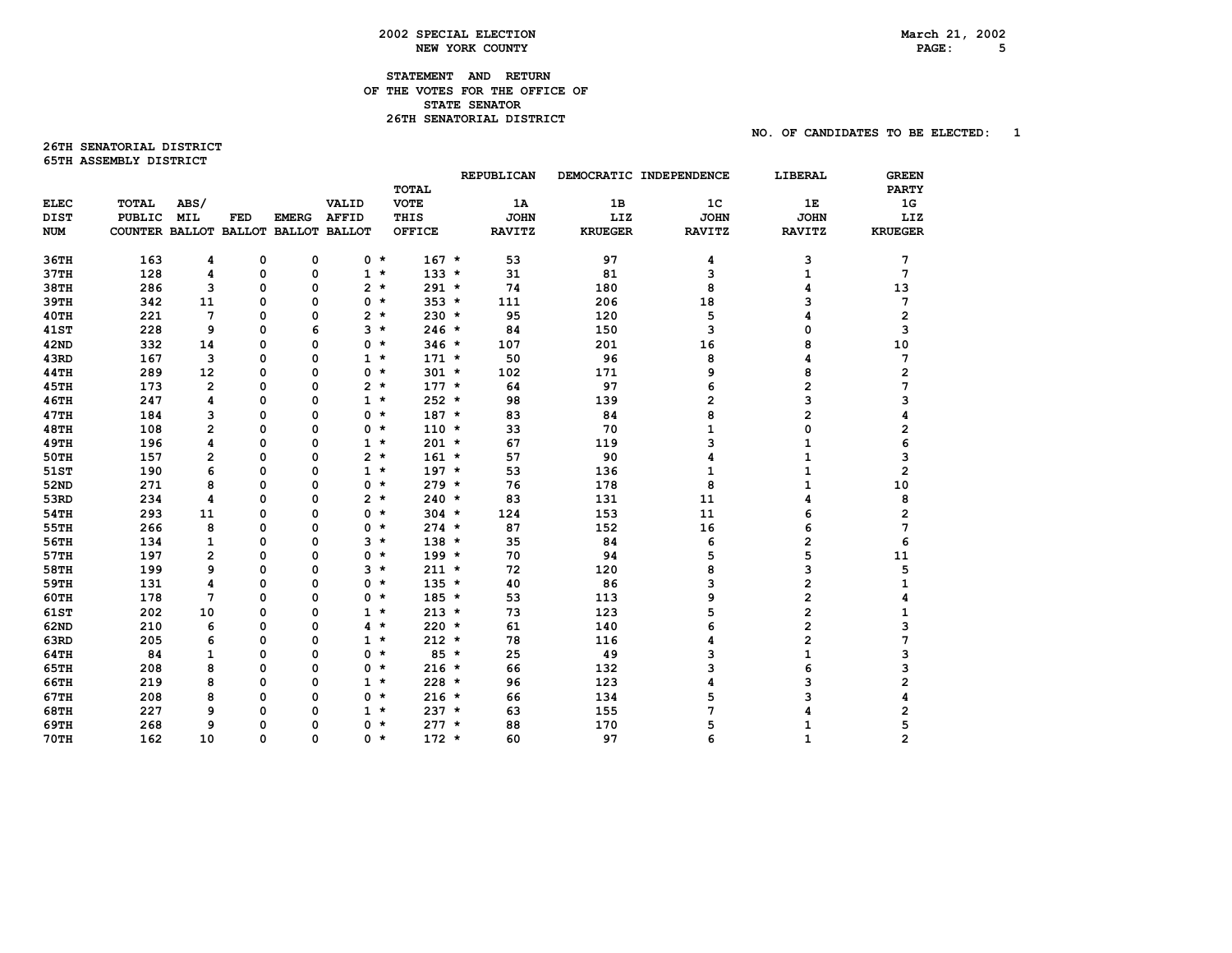PAGE: 5A

#### **2002 SPECIAL ELECTION March 21, 2002 NEW YORK COUNTY**

### **STATEMENT AND RETURN OF THE VOTES FOR THE OFFICE OF STATE SENATOR 26TH SENATORIAL DISTRICT**

 **NO. OF CANDIDATES TO BE ELECTED: 1** 

#### **26THSENATORIALDISTRICT 65TH ASSEMBLY DISTRICT**

|             | WORKING                 | LIBERTARIAN    |             |                         |
|-------------|-------------------------|----------------|-------------|-------------------------|
|             | <b>FAMILIES</b>         |                |             |                         |
| <b>ELEC</b> | 1H                      | 1 <sub>I</sub> |             | <b>UNRE</b>             |
| <b>DIST</b> | LIZ                     | <b>JAK</b>     | <b>SCAT</b> | CORD                    |
| <b>NUM</b>  | <b>KRUEGER</b>          | <b>KARAKO</b>  | <b>VOTE</b> | <b>VOTE</b>             |
|             |                         |                |             |                         |
| 36TH        | 0                       | $\mathbf{1}$   | 0           | 2                       |
| 37TH        | 9                       | 0              | 0           | $\mathbf{1}$            |
| 38TH        | 7                       | $\mathbf{1}$   | 0           | 4                       |
| 39TH        | 6                       | 0              | 0           | $\overline{\mathbf{c}}$ |
| <b>40TH</b> | $\mathbf{1}$            | 0              | 0           | з                       |
| <b>41ST</b> | $\overline{\mathbf{c}}$ | 0              | 0           | 4                       |
| 42ND        | $\mathbf{1}$            | 0              | 0           | 3                       |
| 43RD        | 4                       | 0              | 0           | $\overline{\mathbf{c}}$ |
| <b>44TH</b> | 7                       | $\overline{a}$ | 0           | 0                       |
| 45TH        | 0                       | 0              | 0           | $\mathbf{1}$            |
| 46TH        | 7                       | 0              | 0           | 0                       |
| 47TH        | 5                       | 0              | 0           | $\mathbf{1}$            |
| <b>48TH</b> | 3                       | 0              | 0           | $\mathbf{1}$            |
| <b>49TH</b> | $\mathbf 0$             | $\mathbf{1}$   | 0           | 4                       |
| <b>50TH</b> | $\overline{\mathbf{c}}$ | 3              | 0           | $\mathbf{1}$            |
| 51ST        | $\overline{\mathbf{c}}$ | $\mathbf{1}$   | 0           | $\mathbf{1}$            |
| 52ND        | $\overline{2}$          | $\mathbf{1}$   | 0           | 3                       |
| 53RD        | $\mathbf{1}$            | $\mathbf{1}$   | 0           | $\mathbf{1}$            |
| <b>54TH</b> | 4                       | 4              | 0           | 0                       |
| 55TH        | 4                       | $\mathbf{1}$   | 0           | 1                       |
| 56TH        | $\overline{2}$          | 0              | 0           | 3                       |
| 57TH        | 10                      | 3              | 0           | $\mathbf{1}$            |
| 58TH        | 3                       | 0              | 0           | 0                       |
| 59TH        | $\mathbf{1}$            | $\mathbf{1}$   | 0           | $\mathbf{1}$            |
| <b>60TH</b> | 3                       | 0              | 0           | $\mathbf{1}$            |
| <b>61ST</b> | 5                       | $\overline{a}$ | 0           | 2                       |
| 62ND        | 6                       | 0              | 0           | $\mathbf 2$             |
| 63RD        | 5                       | 0              | 0           | 0                       |
| 64TH        | 3                       | 0              | 0           | 1                       |
| 65TH        | 4                       | 0              | 0           | $\overline{2}$          |
| 66TH        | 0                       | 0              | 0           | 0                       |
| 67TH        | $\overline{\mathbf{c}}$ | $\mathbf{1}$   | 0           | $\mathbf{1}$            |
| 68TH        | $\overline{a}$          | $\overline{a}$ | 0           | 2                       |
| 69TH        | 6                       | 0              | 0           | $\overline{a}$          |
| <b>70TH</b> | 3                       | $\mathbf 0$    | 0           | 3                       |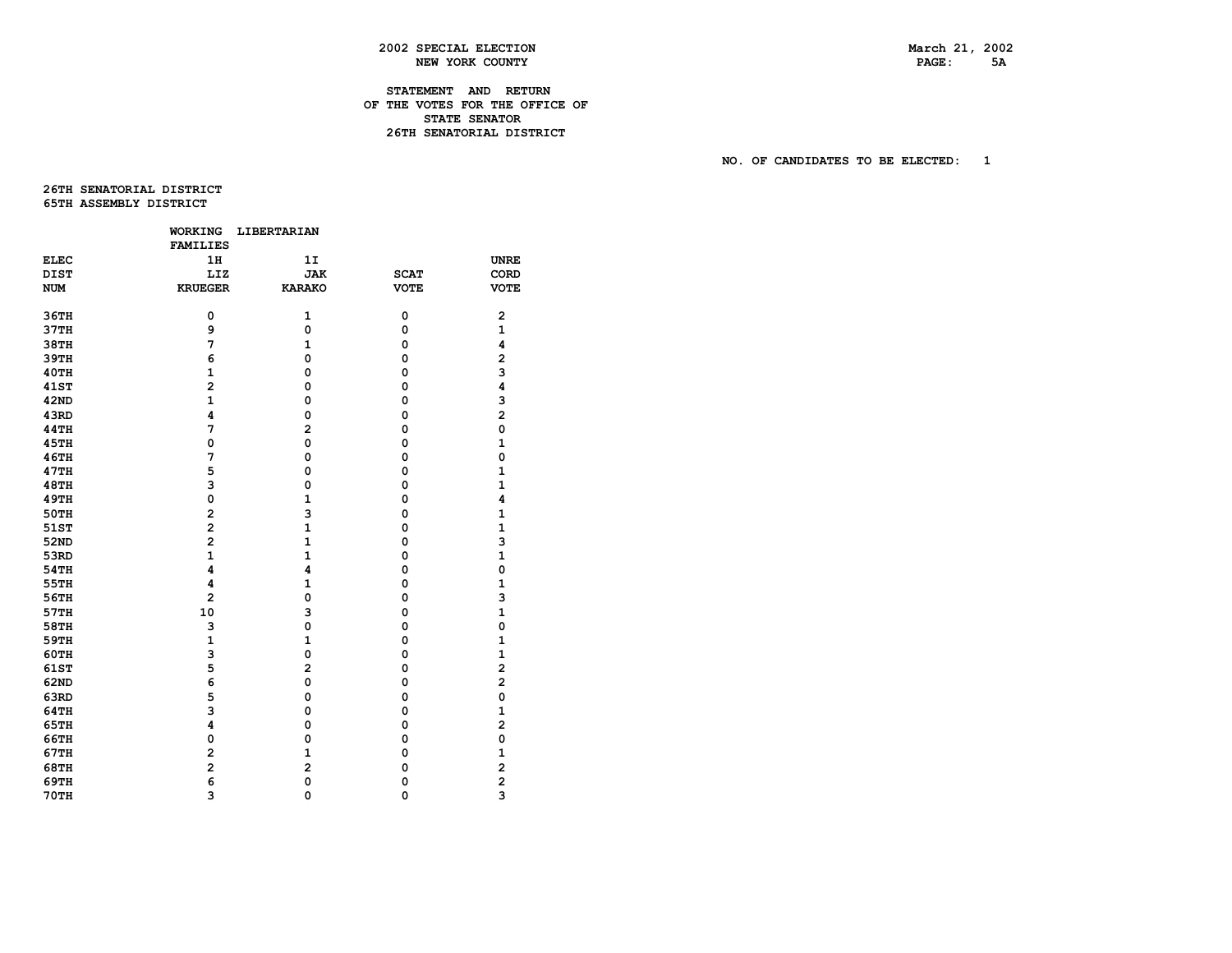# PAGE: 6

### **STATEMENT AND RETURN OF THE VOTES FOR THE OFFICE OF STATE SENATOR 26TH SENATORIAL DISTRICT**

### **NO. OF CANDIDATES TO BE ELECTED: 1**

**26TH SENATORIAL DISTRICT 65TH ASSEMBLY DISTRICT** 

|             |                |            |               |                |                      |                  |               |         | <b>REPUBLICAN</b> | <b>DEMOCRATIC</b> | <b>INDEPENDENCE</b> | LIBERAL       | <b>GREEN</b>   |
|-------------|----------------|------------|---------------|----------------|----------------------|------------------|---------------|---------|-------------------|-------------------|---------------------|---------------|----------------|
|             |                |            |               |                |                      |                  | TOTAL         |         |                   |                   |                     |               | <b>PARTY</b>   |
| <b>ELEC</b> | TOTAL          | ABS/       |               |                | VALID                |                  | <b>VOTE</b>   |         | 1A                | 1B                | 1 <sup>c</sup>      | 1Е            | 1G             |
| DIST        | PUBLIC         | <b>MIL</b> | FED           | EMERG          | AFFID                |                  | THIS          |         | <b>JOHN</b>       | LIZ               | <b>JOHN</b>         | <b>JOHN</b>   | LIZ            |
| <b>NUM</b>  | COUNTER BALLOT |            | <b>BALLOT</b> |                | <b>BALLOT BALLOT</b> |                  | <b>OFFICE</b> |         | <b>RAVITZ</b>     | <b>KRUEGER</b>    | <b>RAVITZ</b>       | <b>RAVITZ</b> | <b>KRUEGER</b> |
| 71ST        | 128            | 6          | 0             | 0              |                      | $2 *$            | $136 *$       |         | 47                | 75                | 2                   |               | 6              |
| <b>72ND</b> | 273            | 10         | 0             | 0              |                      | $3*$             | $286 *$       |         | 83                | 167               |                     |               |                |
| 73RD        | 115            |            | $\Omega$      | 0              |                      | $1$ *            | $117 *$       |         | 40                | 71                |                     |               |                |
| <b>74TH</b> | 134            | 4          | 0             | 0              |                      | $1$ *            | $139 *$       |         | 37                | 87                | 4                   |               |                |
| <b>75TH</b> | 183            | 13         | $\Omega$      | 0              |                      | $1$ *            | $197 *$       |         | 63                | 118               | 4                   |               |                |
| <b>76TH</b> | 222            | 5          |               | $\overline{2}$ |                      | $1 \star$        | $230 *$       |         | 73                | 131               | 9                   |               |                |
| 77TH        | 203            | 13         |               | 0              |                      | $1 *$            | $217 *$       |         | 62                | 133               |                     |               |                |
| <b>78TH</b> | 195            | 5          |               | 0              |                      | $0 *$            | $200 *$       |         | 70                | 119               | 4                   |               |                |
| 83RD        | 161            | 3          | 0             | 0              |                      | $1$ *            | $165 *$       |         | 50                | 101               | 3                   |               |                |
| 91ST        | 199            | 0          | $\Omega$      | 0              |                      | $2 *$<br>$\star$ | $201 *$       | $\star$ | 69                | 109               | 7                   | 4             | 5              |
| TOTAL       | 15190          | 503        | 0             | 10             | 68                   | *                | $15771 *$     |         | 5313              | 9065              | 412                 | 212           | 333            |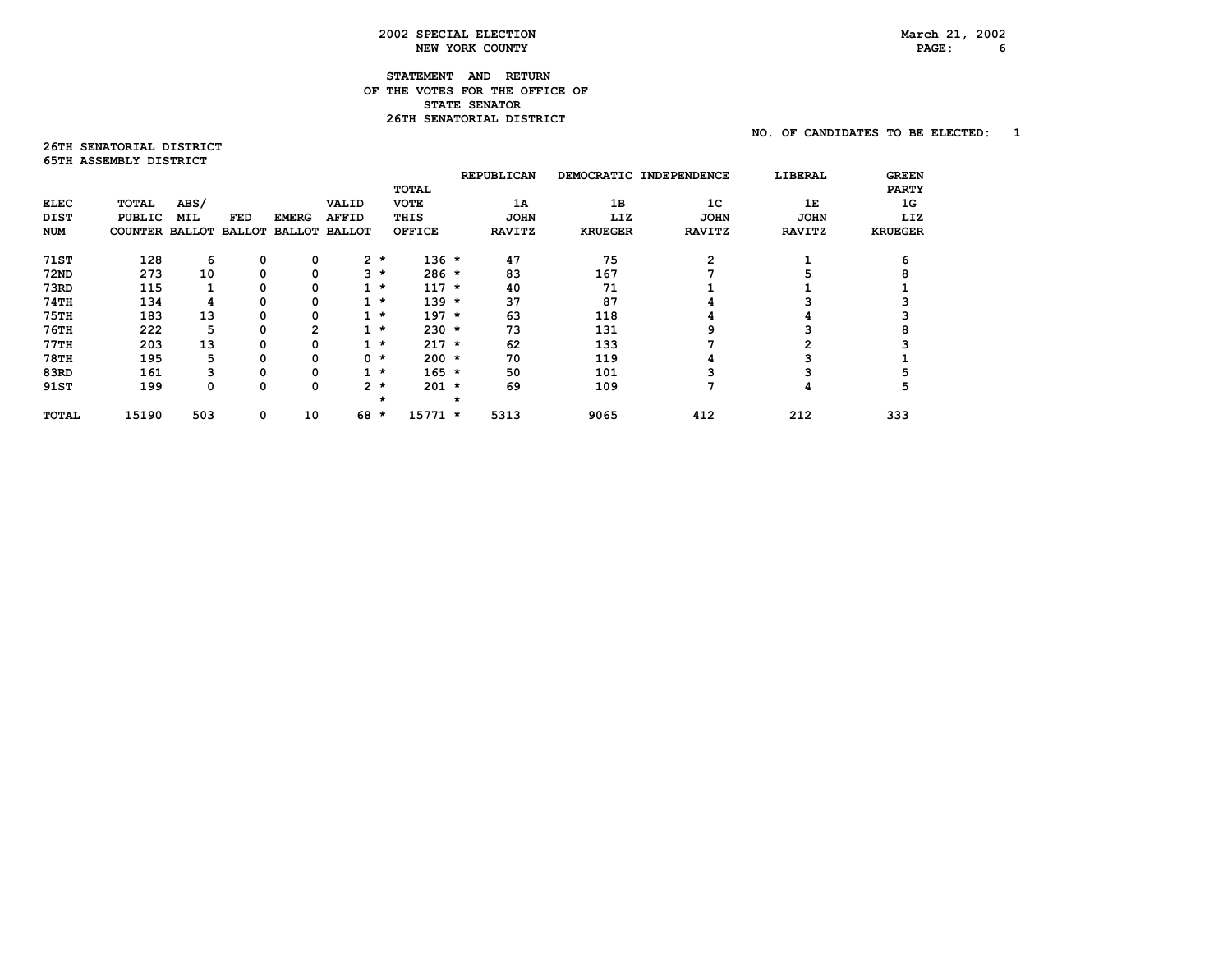PAGE: 6A

#### **2002 SPECIAL ELECTION March 21, 2002 NEW YORK COUNTY**

### **STATEMENT AND RETURN OF THE VOTES FOR THE OFFICE OF STATE SENATOR 26TH SENATORIAL DISTRICT**

 **NO. OF CANDIDATES TO BE ELECTED: 1** 

 **26THSENATORIALDISTRICT 65TH ASSEMBLY DISTRICT** 

|             | WORKING        | LIBERTARIAN   |             |                |
|-------------|----------------|---------------|-------------|----------------|
|             | FAMILIES       |               |             |                |
| <b>ELEC</b> | 1н             | 1I            |             | <b>UNRE</b>    |
| <b>DIST</b> | LIZ            | <b>JAK</b>    | <b>SCAT</b> | CORD           |
| <b>NUM</b>  | <b>KRUEGER</b> | <b>KARAKO</b> | <b>VOTE</b> | <b>VOTE</b>    |
| 71ST        | 4              |               | o           | 0              |
| 72ND        | 12             | 2             | O           | $\mathbf{2}$   |
| 73RD        | 2              | o             | O           | 1              |
| <b>74TH</b> | 3              | n             | o           | $\overline{2}$ |
| <b>75TH</b> | 4              |               | o           | $\Omega$       |
| <b>76TH</b> | 4              | ი             | O           | $\mathfrak{p}$ |
| 77TH        | 9              |               | O           | $\Omega$       |
| <b>78TH</b> | 2              | ი             | O           |                |
| 83RD        | Ω              | o             | 0           | 3              |
| 91ST        | 5              | 0             | 0           | $\overline{2}$ |
| TOTAL       | 258            | 52            | 0           | 126            |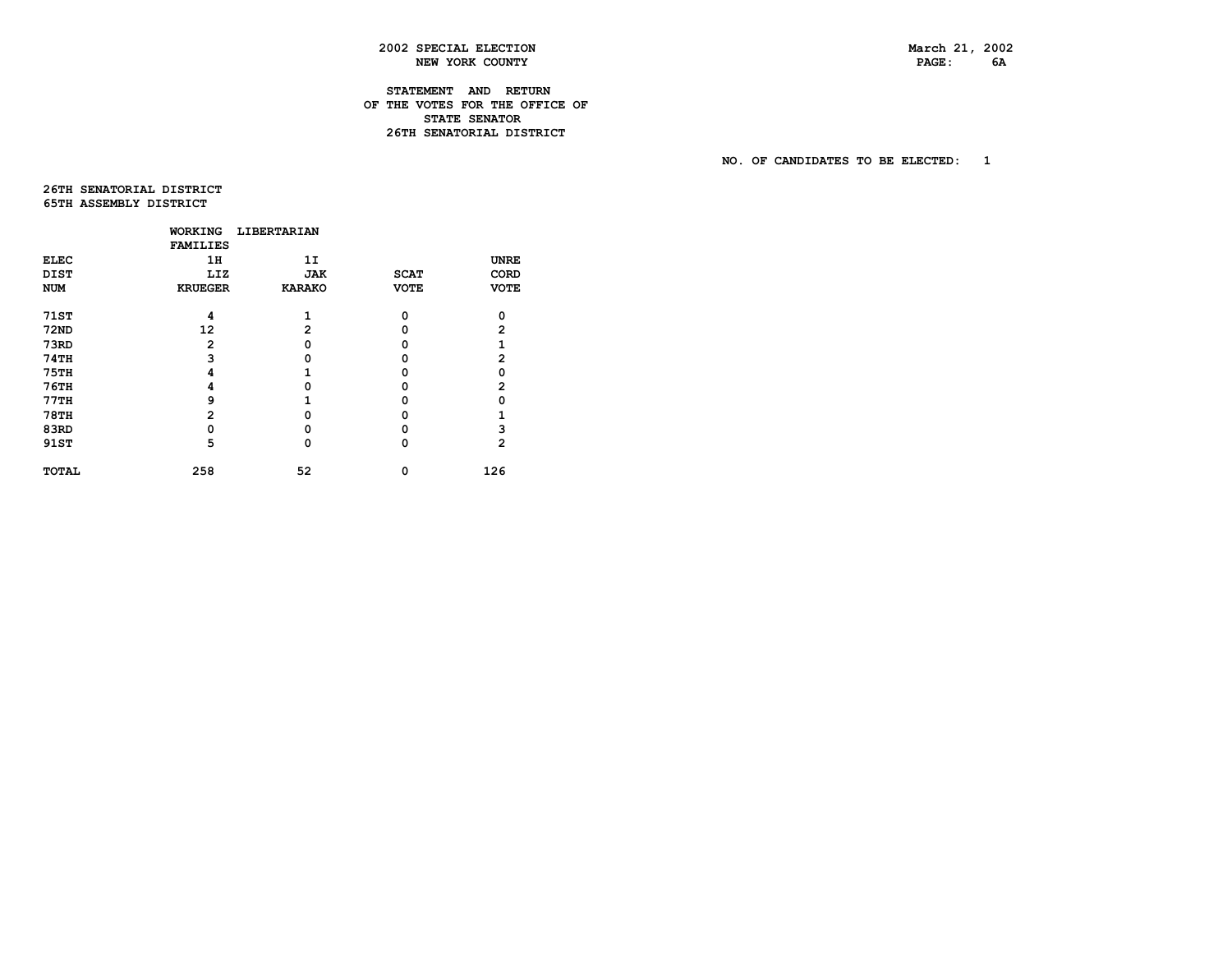# PAGE: 7

### **STATEMENT AND RETURN OF THE VOTES FOR THE OFFICE OF STATE SENATOR 26TH SENATORIAL DISTRICT**

### **NO. OF CANDIDATES TO BE ELECTED: 1**

**26TH SENATORIAL DISTRICT 68TH ASSEMBLY DISTRICT** 

|                 |                                     |            |     |              |              |         |              | <b>REPUBLICAN</b> |                | DEMOCRATIC INDEPENDENCE | LIBERAL       | <b>GREEN</b>   |
|-----------------|-------------------------------------|------------|-----|--------------|--------------|---------|--------------|-------------------|----------------|-------------------------|---------------|----------------|
|                 |                                     |            |     |              |              |         | <b>TOTAL</b> |                   |                |                         |               | <b>PARTY</b>   |
| <b>ELEC</b>     | TOTAL                               | ABS/       |     |              | VALID        |         | <b>VOTE</b>  | 1A                | 1B             | 1 <sup>c</sup>          | 1Е            | 1G             |
| <b>DIST</b>     | <b>PUBLIC</b>                       | <b>MIL</b> | FED | <b>EMERG</b> | <b>AFFID</b> |         | THIS         | <b>JOHN</b>       | LIZ            | <b>JOHN</b>             | <b>JOHN</b>   | LIZ            |
| <b>NUM</b>      | COUNTER BALLOT BALLOT BALLOT BALLOT |            |     |              |              |         | OFFICE       | <b>RAVITZ</b>     | <b>KRUEGER</b> | <b>RAVITZ</b>           | <b>RAVITZ</b> | <b>KRUEGER</b> |
|                 |                                     |            |     |              |              |         |              |                   |                |                         |               |                |
| 2 <sub>ND</sub> | 251                                 | 2          | 0   | 0            |              | $0 *$   | $253 *$      | 102               | 130            | 13                      | 2             |                |
| 3RD             | 0                                   | 5          | 0   | 0            |              | $0 *$   |              | 5 *<br>2          | $\mathbf{2}$   |                         | 0             |                |
| 4TH             | 164                                 | 4          | 0   | 0            |              | $0 *$   | $168 *$      | 60                | 93             | 4                       |               |                |
| 5TH             | 128                                 | 3          | o   | 0            |              | $1 *$   | $132 *$      | 66                | 54             |                         | 4             |                |
|                 |                                     |            |     |              |              | $\star$ |              | $\star$           |                |                         |               |                |
| <b>TOTAL</b>    | 543                                 | 14         | 0   | 0            |              | $1 *$   | $558 *$      | 230               | 279            | 19                      | 7             | 12             |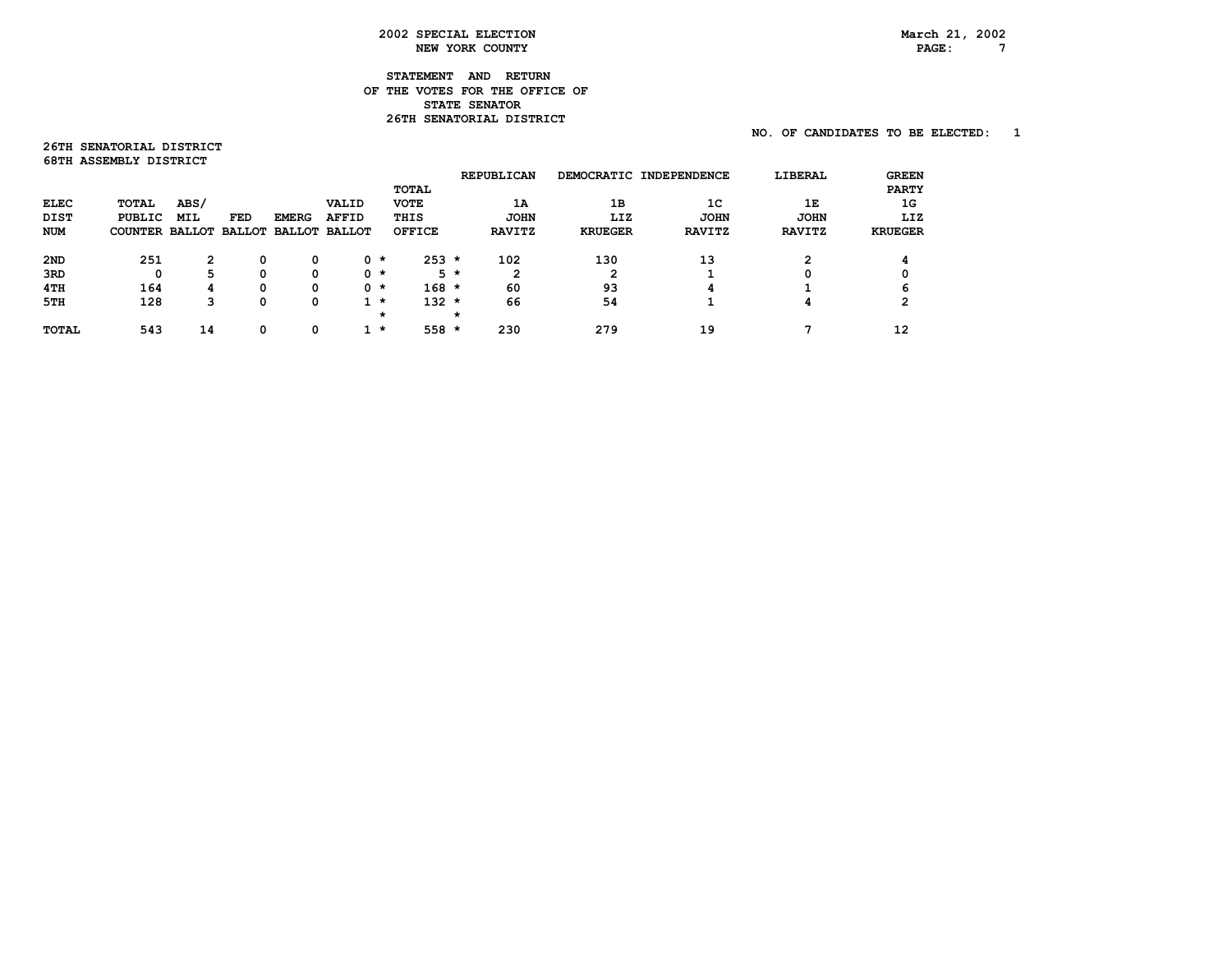PAGE: 7A

#### **2002 SPECIAL ELECTION March 21, 2002 NEW YORK COUNTY**

### **STATEMENT AND RETURN OF THE VOTES FOR THE OFFICE OF STATE SENATOR 26TH SENATORIAL DISTRICT**

 **NO. OF CANDIDATES TO BE ELECTED: 1** 

 **26THSENATORIALDISTRICT 68TH ASSEMBLY DISTRICT** 

|                 | WORKING         | LIBERTARIAN   |             |                |
|-----------------|-----------------|---------------|-------------|----------------|
|                 | <b>FAMILIES</b> |               |             |                |
| <b>ELEC</b>     | 1н              | 11            |             | <b>UNRE</b>    |
| <b>DIST</b>     | LIZ             | <b>JAK</b>    | <b>SCAT</b> | CORD           |
| <b>NUM</b>      | <b>KRUEGER</b>  | <b>KARAKO</b> | <b>VOTE</b> | <b>VOTE</b>    |
|                 |                 |               |             |                |
| 2 <sub>ND</sub> |                 | 0             | $\Omega$    |                |
| 3RD             | ٥               | 0             | 0           | 0              |
| 4TH             | $\mathbf{2}$    | 0             | 0           | $\overline{2}$ |
| 5TH             | 3               | 0             | $\Omega$    | $\overline{2}$ |
|                 |                 |               |             |                |
| TOTAL           | 6               | 0             | 0           | 5              |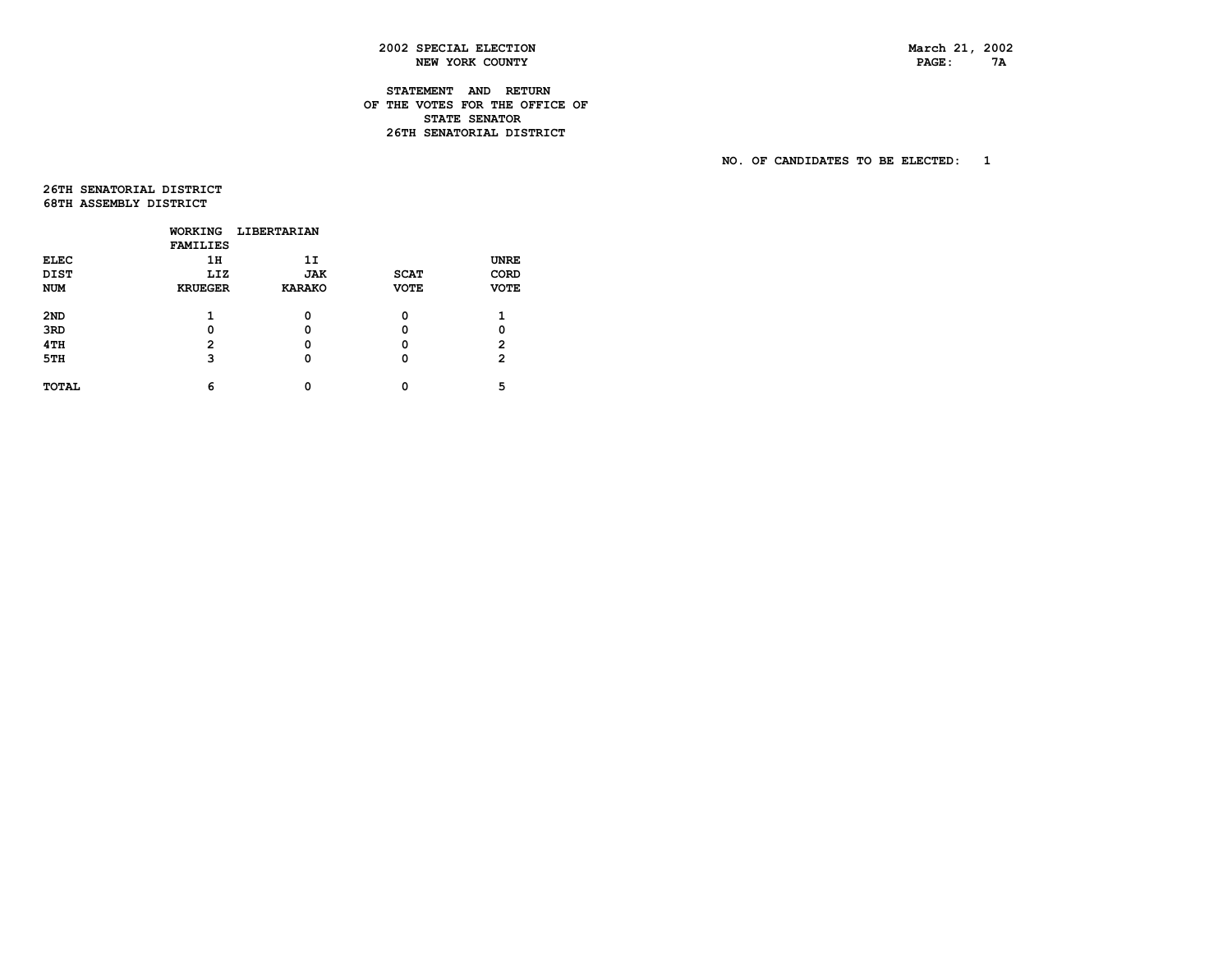#### **STATEMENT AND RETURN OF THE VOTES FOR THE OFFICE OF STATE SENATOR 26TH SENATORIAL DISTRICT**

**26TH SENATORIAL DISTRICT 73RD ASSEMBLY DISTRICT** 

|             |                                     |            |             |              |                |         | <b>TOTAL</b> | REPUBLICAN     |                | DEMOCRATIC INDEPENDENCE | LIBERAL                 | <b>GREEN</b><br><b>PARTY</b> |
|-------------|-------------------------------------|------------|-------------|--------------|----------------|---------|--------------|----------------|----------------|-------------------------|-------------------------|------------------------------|
| <b>ELEC</b> | TOTAL                               | ABS/       |             |              | VALID          |         | <b>VOTE</b>  | 1A             | 1B             | 1 <sup>C</sup>          | 1E                      | 1G                           |
| <b>DIST</b> | PUBLIC                              | <b>MIL</b> | <b>FED</b>  | <b>EMERG</b> | <b>AFFID</b>   |         | THIS         | <b>JOHN</b>    | LIZ            | <b>JOHN</b>             | <b>JOHN</b>             | LIZ                          |
| <b>NUM</b>  | COUNTER BALLOT BALLOT BALLOT BALLOT |            |             |              |                |         | OFFICE       | <b>RAVITZ</b>  | <b>KRUEGER</b> | <b>RAVITZ</b>           | <b>RAVITZ</b>           | <b>KRUEGER</b>               |
| 1ST         | 159                                 | 7          | 0           | 0            | $1 *$          |         | $167 *$      | 74             | 78             | 7                       | 1                       | 3                            |
| 2ND         | 147                                 | 5          | 0           | 0            | 0              | $\star$ | $152 *$      | 77             | 63             | 4                       | 4                       | 2                            |
| 3RD         | 221                                 | 7          | 0           | 0            | $1 *$          |         | $229 *$      | 102            | 101            | 13                      | 3                       | з                            |
| 4TH         | 261                                 | 8          | 0           | 0            | 2              | $\star$ | $271 *$      | 99             | 140            | 8                       | 6                       | 6                            |
| 5TH         | 136                                 | 7          | $\Omega$    | 0            | $1 *$          |         | $144 *$      | 52             | 73             | 5                       | 4                       | 5                            |
| 6TH         | 185                                 | 15         | 0           | 0            | 0              | $\star$ | $200 *$      | 74             | 106            | 8                       | 4                       | 3                            |
| 7TH         | 243                                 | 9          | 0           | 0            | $\mathbf{1}$   | $\star$ | $253 *$      | 72             | 149            | 15                      | 5                       | з                            |
| 8TH         | 110                                 | 8          | 0           | 0            | $1 *$          |         | $119 *$      | 61             | 44             | 7                       | $\mathbf{1}$            | з                            |
| 9TH         | 5                                   | 0          | 0           | 0            | $1 *$          |         | $6 *$        | $\overline{2}$ | 3              | 0                       | 0                       | 0                            |
| 10TH        | 160                                 | 8          | $\mathbf 0$ | 0            | $1 *$          |         | $169 *$      | 74             | 80             | 5                       | 3                       | 6                            |
| 11TH        | 221                                 | 3          | $\mathbf 0$ | 0            | $\overline{2}$ | $\star$ | $226 *$      | 83             | 124            | 7                       | 5                       | 4                            |
| <b>12TH</b> | 221                                 | 12         | $\mathbf 0$ | 0            | 0              | $\star$ | $233 *$      | 97             | 108            | 12                      | 3                       | 2                            |
| 13TH        | 208                                 | 7          | $\mathbf 0$ | 0            | $\overline{2}$ | $\star$ | $217 *$      | 72             | 118            | 12                      | 4                       | 4                            |
| <b>14TH</b> | 117                                 | 3          | 0           | 0            | 2              | $\star$ | $122 *$      | 46             | 61             | 4                       | 0                       | 4                            |
| <b>15TH</b> | 211                                 | 10         | 0           | 0            | $1 *$          |         | $222 *$      | 85             | 117            | 6                       | 7                       | 3                            |
| <b>16TH</b> | 144                                 | 8          | $\Omega$    | 0            | $\mathbf{1}$   | $\star$ | $153 *$      | 77             | 62             | 4                       | 3                       | 2                            |
| 17TH        | 151                                 | 7          | $\mathbf 0$ | 0            | $\mathbf{1}$   | $\star$ | $159 *$      | 58             | 86             | 8                       | 3                       | 0                            |
| <b>18TH</b> | 193                                 | 18         | 0           | 0            | 0              | $\star$ | $211 *$      | 88             | 105            | 8                       | 5                       | 4                            |
| 19TH        | 260                                 | 11         | $\mathbf 0$ | 0            | $\mathbf{1}$   | $\star$ | $272 *$      | 105            | 138            | 12                      | 7                       | 4                            |
| 20TH        | 182                                 | 8          | $\mathbf 0$ | 0            | 4              | $\star$ | $194 *$      | 78             | 101            | 4                       | 2                       | 4                            |
| 21ST        | 183                                 | 10         | $\mathbf 0$ | 0            | $1 *$          |         | $194 *$      | 84             | 94             | 6                       | 1                       | 2                            |
| <b>22ND</b> | 235                                 | 18         | $\Omega$    | 0            | 0              | $\star$ | $253 *$      | 116            | 119            | 5                       | 4                       | $\mathbf 1$                  |
| 23RD        | 222                                 | 14         | $\mathbf 0$ | 0            | 0              | $\star$ | $236 *$      | 114            | 103            | 5                       | 5                       | 2                            |
| <b>24TH</b> | 232                                 | 9          | $\mathbf 0$ | 0            | $\mathbf{1}$   | $\star$ | $242 *$      | 98             | 126            | 7                       | 4                       | $\mathbf 2$                  |
| 25TH        | 149                                 | 8          | $\Omega$    | 0            | $\mathbf{1}$   | $\star$ | $158 *$      | 65             | 76             | 9                       | 4                       | $\mathbf 1$                  |
| 26TH        | 139                                 | 14         | $\mathbf 0$ | 0            | 0              | $\star$ | $153 *$      | 82             | 58             | 9                       | 1                       | з                            |
| 27TH        | 127                                 | 16         | $\mathbf 0$ | 0            | 0              | $\star$ | $143 *$      | 76             | 56             | 4                       | 1                       | з                            |
| <b>28TH</b> | 158                                 | 15         | 0           | 0            | 0              | $\star$ | $173 *$      | 73             | 89             | 3                       | 2                       | $\mathbf 2$                  |
| <b>29TH</b> | 145                                 | 18         | $\Omega$    | 0            | $\mathbf{1}$   | $\star$ | $164 *$      | 67             | 86             | $\overline{\mathbf{c}}$ | $\overline{\mathbf{c}}$ | 3                            |
| 30TH        | 317                                 | 9          | $\Omega$    | 0            | 3              | $\star$ | $329 *$      | 182            | 117            | 13                      | 4                       | 8                            |
| 31ST        | 169                                 | 4          | $\Omega$    | 0            | 0              | $\star$ | $173 *$      | 78             | 78             | 10                      | 2                       | 2                            |
| 32ND        | 226                                 | 8          | $\Omega$    | 0            | 0 *            |         | $234 *$      | 94             | 118            | 11                      | 2                       | 3                            |
| 33RD        | 186                                 | 11         | 0           | 0            | 0              | $\star$ | $197 *$      | 102            | 75             | 9                       | 4                       | 4                            |
| 34TH        | 161                                 | 9          | 0           | 0            | 0              | $\star$ | $170 *$      | 85             | 70             | 4                       | 6                       | 1                            |
| <b>35TH</b> | 219                                 | 14         | $\mathbf 0$ | 0            | 0 *            |         | $233 *$      | 136            | 82             | 7                       | $\overline{a}$          | $\mathbf{1}$                 |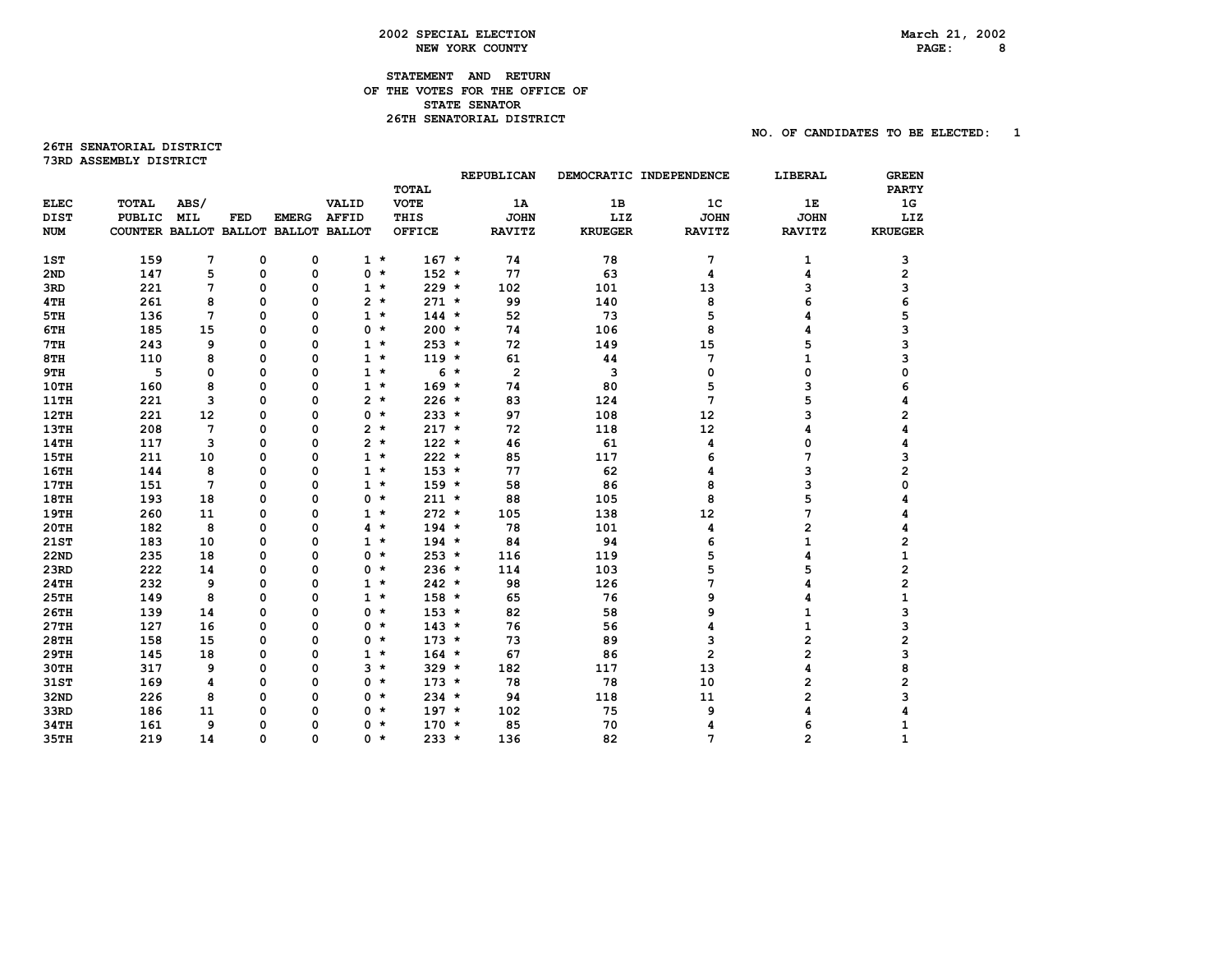PAGE: 8A

#### **2002 SPECIAL ELECTION March 21, 2002 NEW YORK COUNTY**

### **STATEMENT AND RETURN OF THE VOTES FOR THE OFFICE OF STATE SENATOR 26TH SENATORIAL DISTRICT**

 **NO. OF CANDIDATES TO BE ELECTED: 1** 

#### **26THSENATORIALDISTRICT 73RD ASSEMBLY DISTRICT**

|                 | WORKING                 | LIBERTARIAN    |             |                         |
|-----------------|-------------------------|----------------|-------------|-------------------------|
|                 | <b>FAMILIES</b>         |                |             |                         |
| <b>ELEC</b>     | 1H                      | 1 <sub>I</sub> |             | <b>UNRE</b>             |
| <b>DIST</b>     | LIZ                     | <b>JAK</b>     | <b>SCAT</b> | CORD                    |
| <b>NUM</b>      | <b>KRUEGER</b>          | <b>KARAKO</b>  | <b>VOTE</b> | <b>VOTE</b>             |
|                 |                         |                |             |                         |
| 1ST             | $\overline{\mathbf{c}}$ | $\mathbf{1}$   | 0           | $\mathbf{1}$            |
| 2 <sub>ND</sub> | $\mathbf{1}$            | 0              | 0           | $\mathbf{1}$            |
| 3RD             | 4                       | $\mathbf{1}$   | 0           | 2                       |
| 4TH             | 9                       | 0              | 0           | 3                       |
| 5TH             | $\overline{a}$          | 0              | 0           | з                       |
| 6TH             | $\mathbf{1}$            | $\mathbf{1}$   | 0           | 3                       |
| 7TH             | 5                       | 0              | 0           | 4                       |
| 8TH             | $\mathbf{1}$            | 0              | 0           | $\mathbf 2$             |
| 9TH             | 0                       | 0              | 0           | $\mathbf{1}$            |
| 10TH            | 0                       | $\mathbf{1}$   | 0           | 0                       |
| <b>11TH</b>     | 1                       | 0              | 0           | $\overline{\mathbf{c}}$ |
| 12TH            | 6                       | $\overline{a}$ | 0           | з                       |
| <b>13TH</b>     | 5                       | 0              | 0           | $\overline{\mathbf{c}}$ |
| 14TH            | 5                       | $\mathbf{1}$   | 0           | $\mathbf{1}$            |
| 15TH            | $\mathbf{1}$            | $\mathbf{1}$   | 0           | 2                       |
| <b>16TH</b>     | 4                       | 0              | 0           | $\mathbf{1}$            |
| 17TH            | 3                       | 0              | 0           | $\mathbf{1}$            |
| <b>18TH</b>     | 0                       | 0              | 0           | $\mathbf{1}$            |
| <b>19TH</b>     | 5                       | 0              | 0           | $\mathbf{1}$            |
| <b>20TH</b>     | $\mathbf 2$             | 0              | 0           | 3                       |
| <b>21ST</b>     | $\overline{a}$          | 0              | 0           | 5                       |
| <b>22ND</b>     | 5                       | $\overline{a}$ | 0           | $\mathbf{1}$            |
| 23RD            | $\overline{\mathbf{c}}$ | $\mathbf{1}$   | 0           | 4                       |
| 24TH            | $\mathbf 0$             | $\overline{a}$ | 0           | з                       |
| 25TH            | 0                       | $\mathbf{1}$   | 0           | $\overline{\mathbf{c}}$ |
| 26TH            | 0                       | $\mathbf 0$    | 0           | 0                       |
| 27TH            | 3                       | 0              | 0           | 0                       |
| <b>28TH</b>     | $\mathbf{1}$            | $\mathbf{1}$   | 0           | $\overline{\mathbf{c}}$ |
| 29TH            | 3                       | 0              | 0           | $\mathbf 1$             |
| 30TH            | $\overline{a}$          | 0              | 0           | 3                       |
| 31ST            | $\mathbf{1}$            | 0              | 0           | $\overline{\mathbf{c}}$ |
| 32ND            | 4                       | 0              | 0           | $\overline{\mathbf{c}}$ |
| 33RD            | $\mathbf{1}$            | 0              | 0           | 2                       |
| 34TH            | 3                       | 0              | 0           | $\mathbf{1}$            |
| 35TH            | 4                       | $\mathbf 0$    | 0           | $\mathbf{1}$            |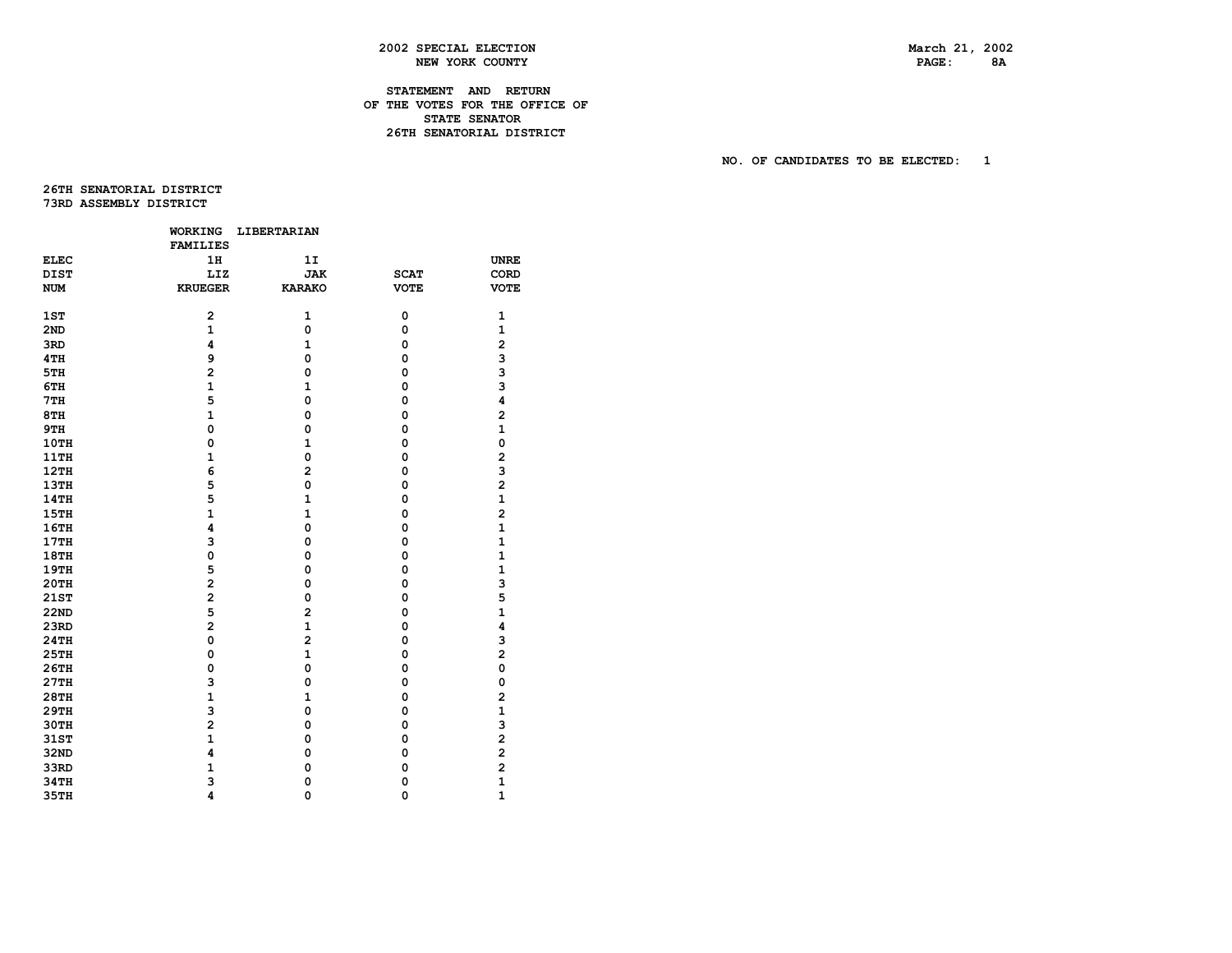#### **STATEMENT AND RETURN OF THE VOTES FOR THE OFFICE OF STATE SENATOR 26TH SENATORIAL DISTRICT**

**26TH SENATORIAL DISTRICT 73RD ASSEMBLY DISTRICT** 

|             |                                     |              |             |              |                |         | <b>TOTAL</b> | REPUBLICAN    |                | DEMOCRATIC INDEPENDENCE | LIBERAL                 | <b>GREEN</b><br><b>PARTY</b> |
|-------------|-------------------------------------|--------------|-------------|--------------|----------------|---------|--------------|---------------|----------------|-------------------------|-------------------------|------------------------------|
| <b>ELEC</b> | <b>TOTAL</b>                        | ABS/         |             |              | VALID          |         | <b>VOTE</b>  | 1A            | 1B             | 1 <sub>C</sub>          | 1E                      | 1G                           |
| <b>DIST</b> | PUBLIC                              | <b>MIL</b>   | FED         | <b>EMERG</b> | <b>AFFID</b>   |         | THIS         | <b>JOHN</b>   | LIZ            | <b>JOHN</b>             | <b>JOHN</b>             | LIZ                          |
| <b>NUM</b>  | COUNTER BALLOT BALLOT BALLOT BALLOT |              |             |              |                |         | OFFICE       | <b>RAVITZ</b> | <b>KRUEGER</b> | <b>RAVITZ</b>           | <b>RAVITZ</b>           | <b>KRUEGER</b>               |
| 36TH        | 207                                 | 4            | 0           | 0            | $1 *$          |         | $212 *$      | 97            | 97             | 8                       | 4                       | 4                            |
| 37TH        | 130                                 | $\mathbf 2$  | $\mathbf 0$ | 0            | 0              | $\star$ | $132 *$      | 48            | 75             | 2                       | з                       | з                            |
| <b>38TH</b> | 182                                 | 8            | 0           | 0            | 0              | $\star$ | $190 *$      | 72            | 104            | 5                       | 3                       | 0                            |
| 39TH        | 181                                 | 9            | $\Omega$    | 0            | 0              | $\star$ | $190 *$      | 86            | 82             | 7                       | 3                       | 5                            |
| 40TH        | 176                                 | 8            | 0           | 0            | 0              | $\star$ | $184 *$      | 78            | 95             | 3                       | 3                       | $\mathbf{1}$                 |
| <b>41ST</b> | 123                                 | 5            | $\mathbf 0$ | 0            | $\mathbf{1}$   | $\star$ | $129 *$      | 57            | 59             | 2                       | 4                       | 3                            |
| 42ND        | 171                                 | 12           | 0           | 0            | $\overline{2}$ | $\star$ | $185 *$      | 85            | 81             | 4                       | 8                       | 1                            |
| 43RD        | 152                                 | 7            | $\Omega$    | 0            | $\mathbf{1}$   | $\star$ | $160 *$      | 72            | 73             | 7                       | 4                       | 0                            |
| <b>45TH</b> | 151                                 | 7            | $\mathbf 0$ | 0            | $1 *$          |         | $159 *$      | 82            | 58             | 9                       | 5                       | 0                            |
| 46TH        | 196                                 | 10           | $\Omega$    | 0            | 0              | $\star$ | $206 *$      | 100           | 86             | 8                       | 5                       | з                            |
| 47TH        | 245                                 | 16           | 0           | 0            | 0              | $\star$ | $261 *$      | 120           | 114            | 9                       | 6                       | 4                            |
| <b>48TH</b> | 193                                 | 8            | 0           | 0            | $\overline{2}$ | $\star$ | $203 *$      | 95            | 91             | 5                       | 6                       | з                            |
| <b>49TH</b> | 199                                 | 7            | 0           | 0            | $\mathbf{1}$   | $\star$ | $207 *$      | 86            | 104            | 8                       | $\overline{2}$          | з                            |
| <b>50TH</b> | 263                                 | 13           | 0           | 0            | $\mathbf{1}$   | $\star$ | $277 *$      | 119           | 120            | 13                      | 11                      | 6                            |
| 51ST        | 197                                 | 18           | 0           | 0            | 1              | $\star$ | $216 *$      | 110           | 80             | 9                       | $\overline{\mathbf{c}}$ | 6                            |
| 52ND        | 188                                 | 20           | 0           | 0            | $\mathbf{1}$   | $\star$ | $209 *$      | 116           | 70             | 10                      | 5                       | 3                            |
| 53RD        | 214                                 | 17           | 0           | 0            | $\mathbf{1}$   | $\star$ | $232 *$      | 123           | 88             | 7                       | 7                       | $\overline{\mathbf{c}}$      |
| 54TH        | 250                                 | 16           | 0           | 0            | $\mathbf{1}$   | $\star$ | $267 *$      | 100           | 146            | 8                       | 5                       | 4                            |
| 55TH        | 194                                 | 5            | 0           | 0            | 0              | $\star$ | $199 *$      | 71            | 108            | 12                      | 3                       | 2                            |
| 56TH        | 274                                 | 15           | 0           | 0            | $1 *$          |         | $290 *$      | 122           | 136            | 9                       | 7                       | 8                            |
| 57TH        | 193                                 | 4            | 0           | 0            | 0              | $\star$ | $197 *$      | 79            | 99             | 7                       | 4                       | 7                            |
| 58TH        | 201                                 | 13           | 0           | 0            | 0              | $\star$ | $214 *$      | 105           | 96             | 5                       | 4                       | $\mathbf 1$                  |
| 59TH        | 217                                 | 7            | $\mathbf 0$ | 0            | 1              | $\star$ | $225 *$      | 96            | 110            | 9                       | 3                       | 5                            |
| <b>60TH</b> | 213                                 | 7            | 0           | 0            | $\overline{2}$ | $\star$ | $222 *$      | 112           | 82             | 13                      | 7                       | $\mathbf 2$                  |
| <b>61ST</b> | 289                                 | 8            | $\Omega$    | 0            | $\overline{2}$ | $\star$ | $299 *$      | 144           | 125            | 10                      | 9                       | 6                            |
| 62ND        | 168                                 | 0            | 0           | 0            | 0              | $\star$ | $168 *$      | 69            | 80             | 7                       | 3                       | 2                            |
| 63RD        | 133                                 | 0            | 0           | 0            | 0              | $\star$ | $133 *$      | 46            | 72             | 4                       | 3                       | 5                            |
| <b>64TH</b> | 150                                 | $\mathbf{1}$ | $\mathbf 0$ | 0            | 2              | $\star$ | $153 *$      | 65            | 72             | 10                      | 3                       | $\mathbf{1}$                 |
| 65TH        | 183                                 | 7            | $\mathbf 0$ | 0            | $\overline{2}$ | $\star$ | $192 *$      | 76            | 89             | 5                       | 7                       | 8                            |
| 66TH        | 154                                 | 7            | $\mathbf 0$ | 0            | 0              | $\star$ | $161 *$      | 51            | 85             | 9                       | 5                       | 5                            |
| <b>67TH</b> | 197                                 | 7            | $\mathbf 0$ | 0            | $1 *$          |         | $205 *$      | 98            | 87             | 8                       | 3                       | $\mathbf{1}$                 |
| <b>68TH</b> | 217                                 | 8            | 0           | 0            | 0              | $\star$ | $225 *$      | 106           | 108            | 5                       | $\overline{a}$          | $\mathbf{1}$                 |
| 69TH        | 173                                 | 10           | $\Omega$    | 0            | $\mathbf{1}$   | $\star$ | $184 *$      | 89            | 81             | 8                       | 0                       | 1                            |
| <b>70TH</b> | 224                                 | 17           | 0           | 0            | 0              | $\star$ | $241 *$      | 96            | 126            | 11                      | 4                       | 3                            |
| <b>71ST</b> | 293                                 | 11           | $\mathbf 0$ | 0            | 0 *            |         | $304 *$      | 140           | 130            | 14                      | 8                       | 4                            |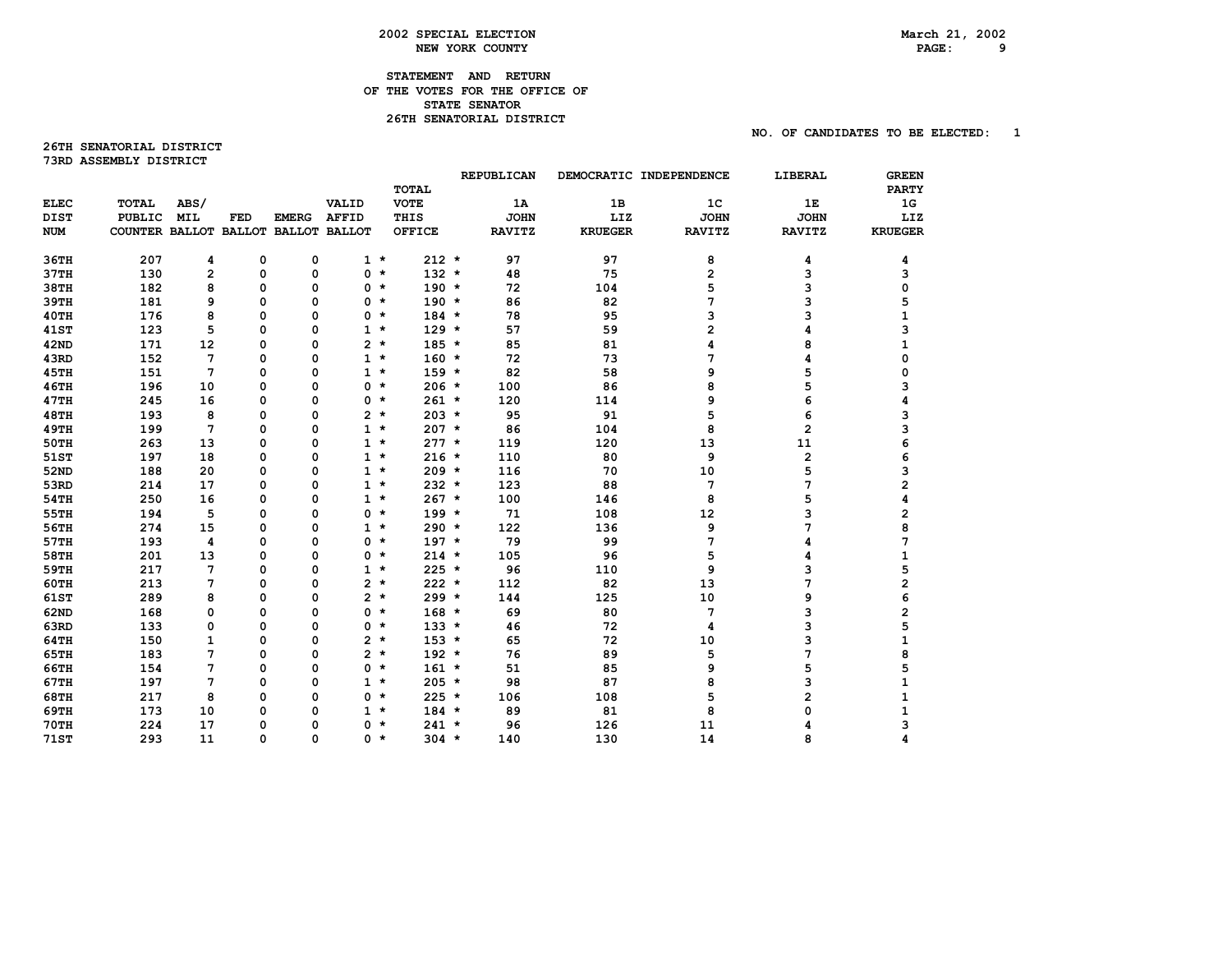PAGE: 9A

#### **2002 SPECIAL ELECTION March 21, 2002 NEW YORK COUNTY**

### **STATEMENT AND RETURN OF THE VOTES FOR THE OFFICE OF STATE SENATOR 26TH SENATORIAL DISTRICT**

 **NO. OF CANDIDATES TO BE ELECTED: 1** 

#### **26THSENATORIALDISTRICT 73RD ASSEMBLY DISTRICT**

|             | WORKING                 | LIBERTARIAN    |             |                         |
|-------------|-------------------------|----------------|-------------|-------------------------|
|             | <b>FAMILIES</b>         |                |             |                         |
| <b>ELEC</b> | 1H                      | 1 <sub>I</sub> |             | <b>UNRE</b>             |
| <b>DIST</b> | LIZ                     | <b>JAK</b>     | <b>SCAT</b> | CORD                    |
| <b>NUM</b>  | <b>KRUEGER</b>          | <b>KARAKO</b>  | <b>VOTE</b> | <b>VOTE</b>             |
|             |                         |                |             |                         |
| 36TH        | $\mathbf{1}$            | 0              | 0           | $\mathbf{1}$            |
| 37TH        | $\mathbf 0$             | $\mathbf{1}$   | 0           | 0                       |
| 38TH        | 4                       | 0              | 0           | $\overline{\mathbf{c}}$ |
| 39TH        | 3                       | 0              | 0           | 4                       |
| <b>40TH</b> | 4                       | 0              | 0           | 0                       |
| <b>41ST</b> | $\overline{\mathbf{c}}$ | 0              | 0           | $\overline{\mathbf{c}}$ |
| 42ND        | 4                       | 0              | 0           | $\overline{\mathbf{c}}$ |
| 43RD        | $\overline{\mathbf{c}}$ | 0              | 0           | $\overline{\mathbf{c}}$ |
| <b>45TH</b> | 3                       | $\mathbf 0$    | 0           | $\overline{a}$          |
| 46TH        | $\mathbf{1}$            | 0              | 0           | 3                       |
| 47TH        | 6                       | 1              | 0           | $\mathbf{1}$            |
| <b>48TH</b> | 3                       | 0              | 0           | 0                       |
| <b>49TH</b> | 3                       | 0              | 0           | $\mathbf{1}$            |
| 50TH        | 4                       | $\overline{a}$ | 0           | $\overline{\mathbf{c}}$ |
| 51ST        | 4                       | 0              | 0           | 5                       |
| 52ND        | 3                       | 0              | 0           | $\overline{\mathbf{c}}$ |
| 53RD        | $\overline{a}$          | 0              | 0           | 3                       |
| 54TH        | 3                       | 0              | 0           | $\mathbf{1}$            |
| 55TH        | $\overline{\mathbf{c}}$ | 0              | 0           | $\mathbf 1$             |
| 56TH        | 5                       | 0              | 0           | 3                       |
| 57TH        | $\mathbf{1}$            | 0              | 0           | 0                       |
| 58TH        | 3                       | 0              | 0           | 0                       |
| 59TH        | $\mathbf{1}$            | 0              | 0           | $\mathbf{1}$            |
| 60TH        | 5                       | 0              | 0           | $\mathbf{1}$            |
| <b>61ST</b> | $\overline{\mathbf{c}}$ | 0              | 0           | 3                       |
| 62ND        | 3                       | 0              | 0           | 4                       |
| 63RD        | $\mathbf{1}$            | $\mathbf{1}$   | 0           | $\mathbf{1}$            |
| 64TH        | $\mathbf{1}$            | 0              | 0           | $\mathbf{1}$            |
| 65TH        | 5                       | 0              | 0           | 2                       |
| 66TH        | 4                       | 0              | 0           | $\overline{\mathbf{c}}$ |
| 67TH        | 7                       | 0              | 0           | $\mathbf{1}$            |
| <b>68TH</b> | 3                       | 0              | 0           | 0                       |
| 69TH        | 5                       | 0              | 0           | 0                       |
| <b>70TH</b> | 0                       | 0              | 0           | $\mathbf{1}$            |
| <b>71ST</b> | 4                       | $\mathbf 0$    | 0           | 4                       |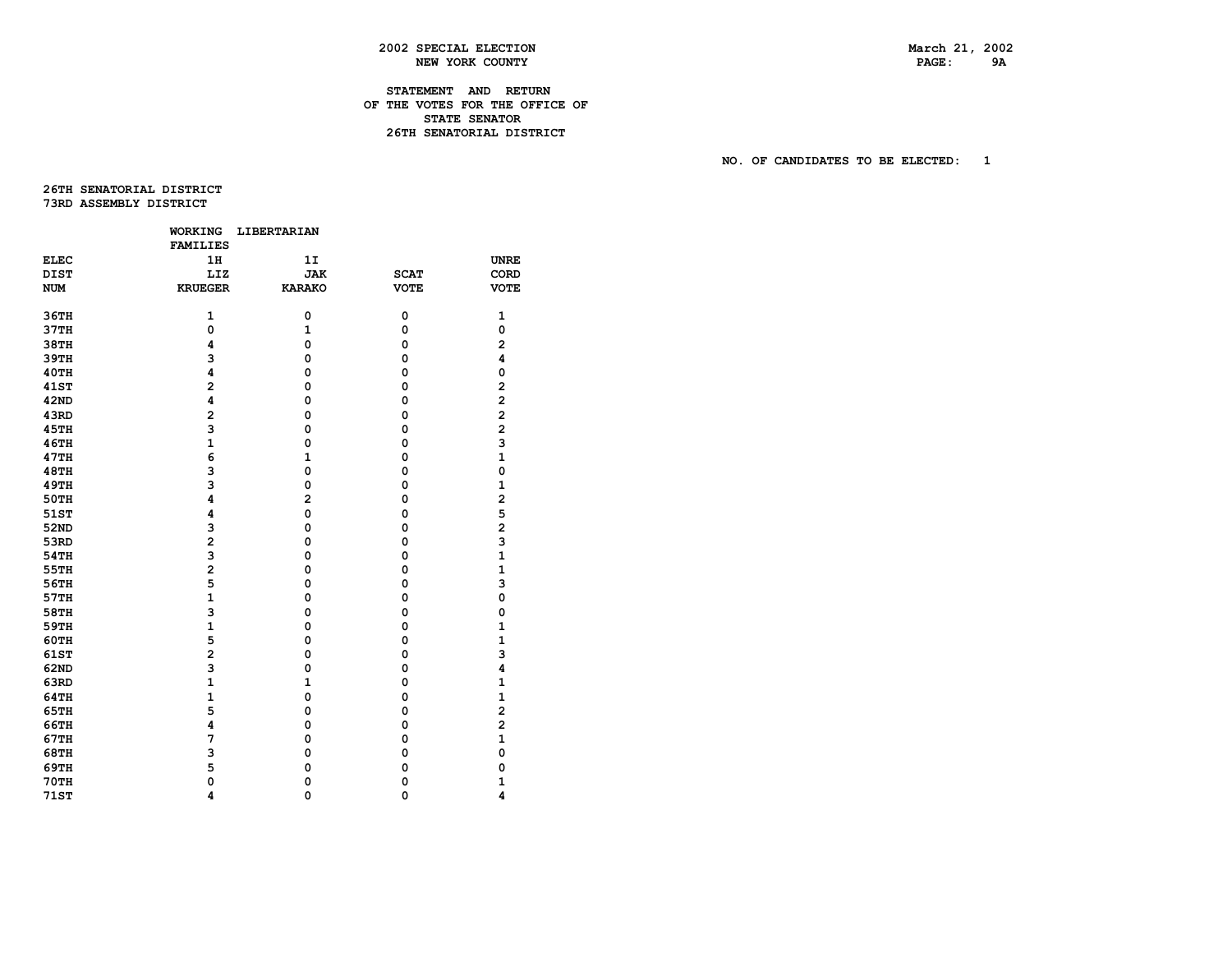### **STATEMENT AND RETURN OF THE VOTES FOR THE OFFICE OF STATE SENATOR 26TH SENATORIAL DISTRICT**

#### **26TH SENATORIAL DISTRICT 73RD ASSEMBLY DISTRICT**

|              |                |            |               |               |               |           |               |         | <b>REPUBLICAN</b> |                | DEMOCRATIC INDEPENDENCE | LIBERAL       | <b>GREEN</b>   |
|--------------|----------------|------------|---------------|---------------|---------------|-----------|---------------|---------|-------------------|----------------|-------------------------|---------------|----------------|
|              |                |            |               |               |               |           | <b>TOTAL</b>  |         |                   |                |                         |               | <b>PARTY</b>   |
| <b>ELEC</b>  | TOTAL          | ABS/       |               |               | VALID         |           | <b>VOTE</b>   |         | 1A                | 1B             | 1 <sub>C</sub>          | 1E            | 1G             |
| DIST         | <b>PUBLIC</b>  | <b>MIL</b> | FED           | <b>EMERG</b>  | <b>AFFID</b>  |           | THIS          |         | <b>JOHN</b>       | LIZ            | <b>JOHN</b>             | <b>JOHN</b>   | LIZ            |
| <b>NUM</b>   | COUNTER BALLOT |            | <b>BALLOT</b> | <b>BALLOT</b> | <b>BALLOT</b> |           | <b>OFFICE</b> |         | <b>RAVITZ</b>     | <b>KRUEGER</b> | <b>RAVITZ</b>           | <b>RAVITZ</b> | <b>KRUEGER</b> |
|              |                |            |               |               |               |           |               |         |                   |                |                         |               |                |
| <b>72ND</b>  | 202            | 7          | 0             | 0             |               | $2 *$     | $211 *$       |         | 80                | 116            | 2                       | з             | 2              |
| 73RD         | 203            | 9          | 0             | 0             |               | $0 *$     | $212 *$       |         | 85                | 110            |                         | 2             |                |
| <b>74TH</b>  | 198            | 8          | 0             | 0             |               | $0 *$     | $206 *$       |         | 72                | 116            | 8                       | 3             |                |
| <b>75TH</b>  | 301            | 7          | 0             | 0             |               | $1 *$     | $309 *$       |         | 133               | 145            | 9                       | 10            | 6              |
| 76TH         | 251            | 10         | 0             | Ω             |               | $0 *$     | $261 *$       |         | 110               | 129            |                         | 8             | 5              |
| $77$ TH      | 284            | 14         | 0             | 0             |               | $1 \star$ | $299 *$       |         | 118               | 147            | 14                      |               | 3              |
| <b>78TH</b>  | 207            | 7          | 0             | Ω             |               | $1*$      | $215 *$       |         | 76                | 109            | 6                       |               |                |
| 80TH         | 181            | 7          | 0             | 0             |               | $1 *$     | $189 *$       |         | 73                | 103            |                         |               |                |
| 81ST         | 182            | 6          | 0             | 0             |               | $1 *$     | $189 *$       |         | 81                | 94             |                         |               |                |
| 82ND         | 202            | 12         | 0             | Ω             |               | $0 *$     | $214 *$       |         | 76                | 111            | 11                      |               |                |
| 87TH         | 241            | 15         | ٥             | Ω             |               | $0 *$     | $256 *$       |         | 98                | 130            | 8                       | 8             |                |
| 88TH         | 155            | 12         | 0             | Ω             |               | $2 *$     | $169 *$       |         | 82                | 63             |                         | 6             |                |
| 89TH         | 169            | 7          | 0             | 0             |               | $2 *$     | $178 *$       |         | 79                | 81             |                         | 5             | з              |
| 91ST         | 142            | 5          | 0             | 0             |               | 3 *       | $150 *$       |         | 79                | 56             | 5                       | 3             | 3              |
| 92ND         | NOT            | USED       |               |               |               | $\star$   |               | $\star$ |                   |                |                         |               |                |
| 93RD         | 141            | з          | 0             | 0             |               | $0 *$     | $144 *$       |         | 40                | 87             | 7                       | $\mathbf{2}$  | 4              |
|              |                |            |               |               |               | $\star$   |               | $\star$ |                   |                |                         |               |                |
| <b>TOTAL</b> | 16353          | 781        | 0             | 0             | 70            | $\star$   | $17204$ *     |         | 7421              | 8110           | 626                     | 347           | 277            |
|              |                |            |               |               |               |           |               |         |                   |                |                         |               |                |

# $PAGE: 10$